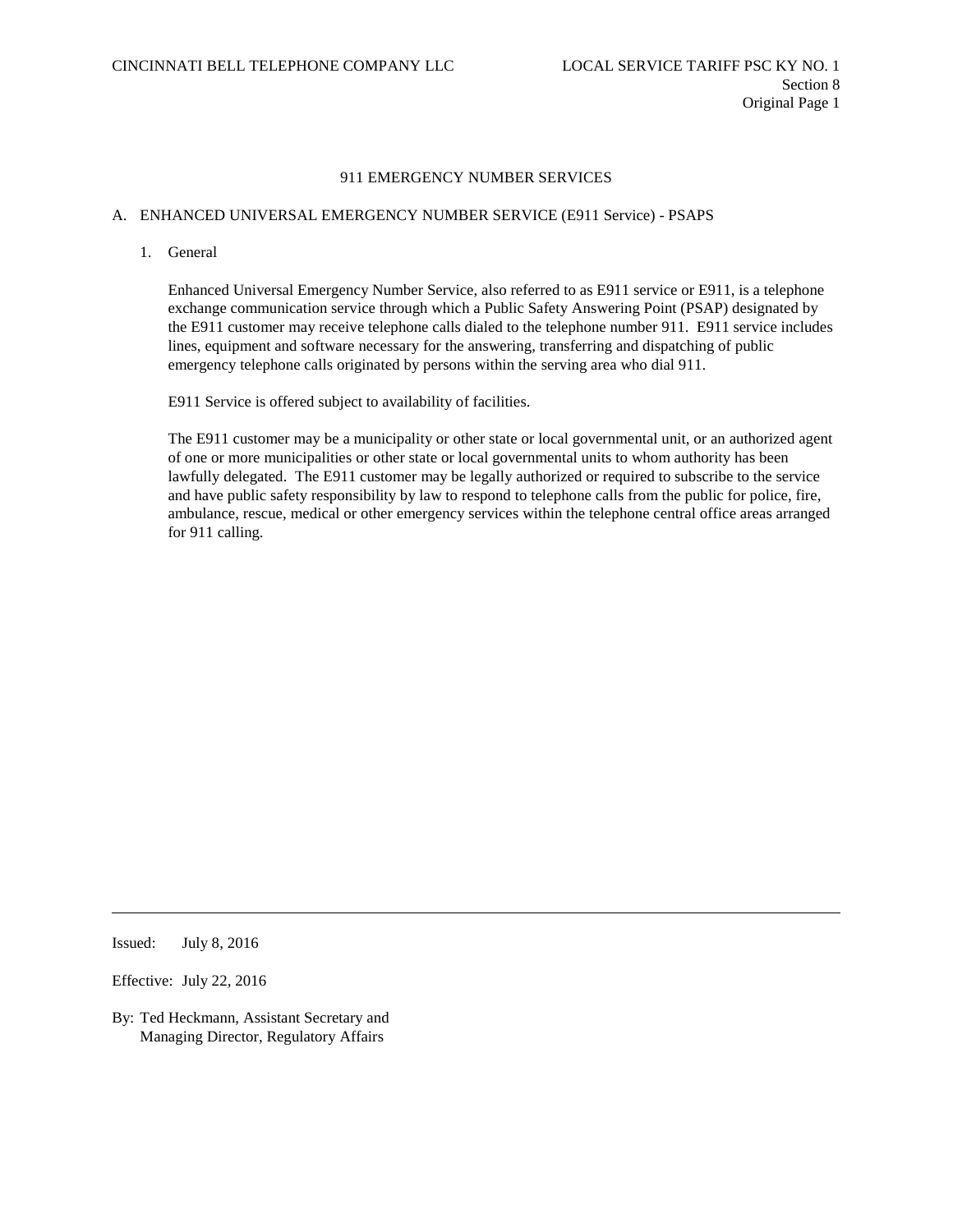# A. ENHANCED UNIVERSAL EMERGENCY NUMBER SERVICE (E911 Service) - PSAPS (Continued)

- 2. Definitions
	- a. Additional E911 Exchange Line

Additional terminating line at a PSAP that may be ordered by the E911 customer as an optional feature.

b. Alternate Routing (AR)

A feature provided to allow 911 calls to be routed to a designated alternate location if (1) all E911 exchange lines to the primary PSAP are busy, or (2) the primary PSAP closes down for a period (night service).

c. Automatic Location Identification (ALI)

A feature by which the name and address associated with the calling party's telephone number (identified by ANI as defined below) may be forwarded to the PSAP for display. Additional telephones with the same number as the calling party's (secondary locations, off premises, etc.) will be identified with the address of the telephone number at the main location.

d. Automatic Number Identification (ANI)

A feature by which the calling party's telephone number is forwarded to the E911 control office and to the PSAP's Display and Transfer Units.

e. Data Management System (DMS)

A system of manual procedures and computer programs used to create, store and update the data required to provide the Selective Routing (SR) and ALI features.

Issued: July 8, 2016

Effective: July 22, 2016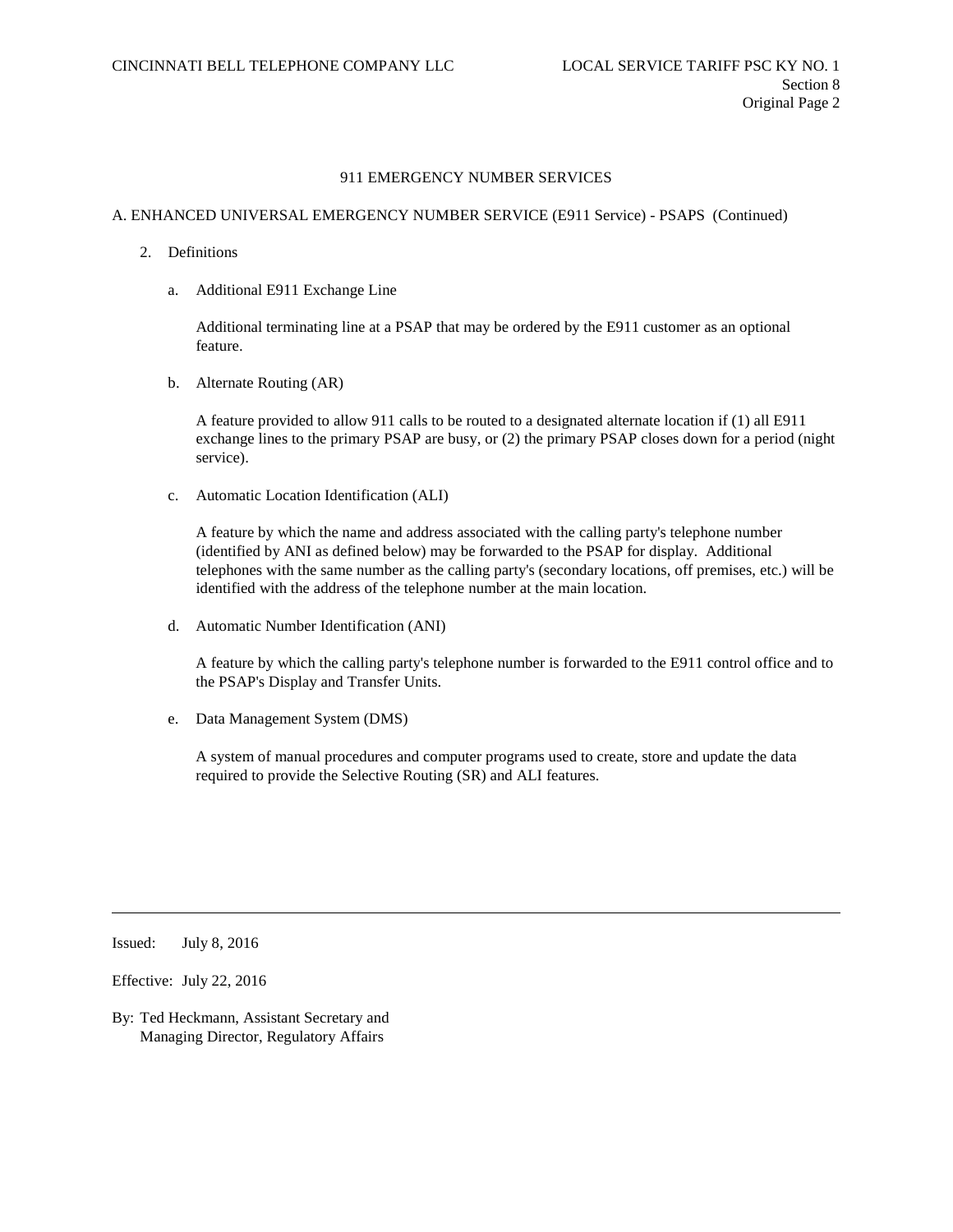#### A. ENHANCED UNIVERSAL EMERGENCY NUMBER SERVICE (E911 Service) - PSAPS (Continued)

- 2. Definitions (Continued)
	- f. Default Routing (DR)

A feature activated when an incoming 911 call cannot be selectively routed due to an ANI failure, garbled digits or other causes. Such incoming calls are routed from an E911 facility group to the control office to a default PSAP. Each incoming E911 facility group to the control office is assigned to a designated default PSAP.

g. Display and Transfer Unit

A selector console and associated common equipment for displaying ANI numbers at the PSAP attendant position and used by the attendant to activate Fixed and/or Selective Transfer functions.

h. End Office

The central office(s) in the E911 system which receive originating 911 calls.

i. Enhanced 911 (E911) Control Office

The office providing tandem switching capability for E911 calls. It controls switching of ANI information to the PSAP and also provides the SR feature, standard ESS speed calling features, call transfer capability and certain maintenance functions for each PSAP.

j. Enhanced 911 Service Area

The geographic area in which the E911 customer will respond to all 911 calls and dispatch appropriate emergency assistance.

k. Fixed Transfer

A feature which enables a PSAP attendant to transfer incoming 911 calls to secondary PSAPs by use of a single button on the Display and Transfer Unit.

Issued: July 8, 2016

Effective: July 22, 2016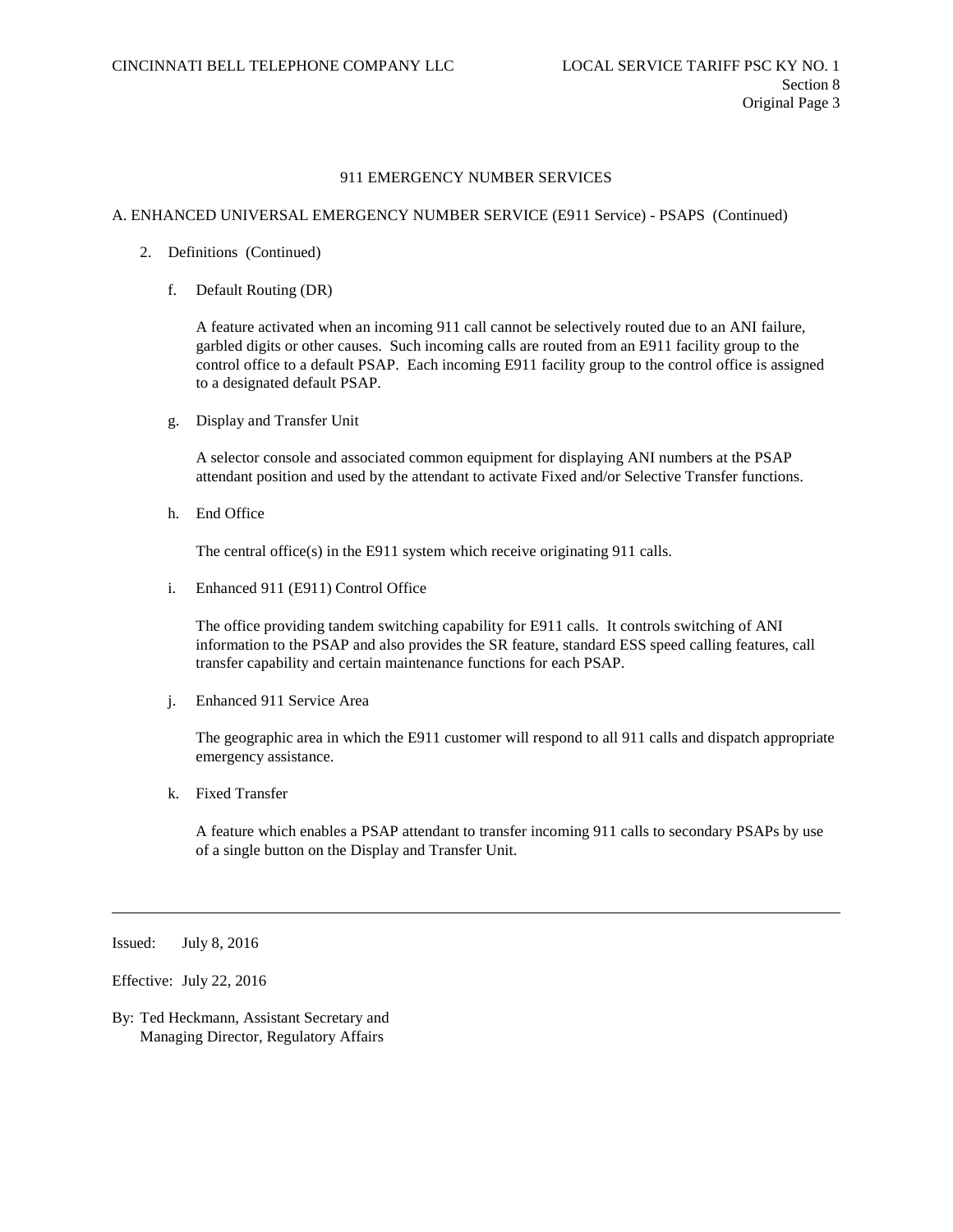## A. ENHANCED UNIVERSAL EMERGENCY NUMBER SERVICE (E911 Service) - PSAPS (Continued)

- 2. Definitions (Continued)
	- l. Forced Disconnect

A function of the E911 central office trunk circuit which enables the PSAP attendant to release a connection even though the calling party has not hung up. This feature prevents the jamming of the E911 exchange lines.

m. Manual Transfer

A feature that enables the PSAP attendant to transfer an incoming call by depressing the switch hook of the associated telephone or the "add" button on the Display and Transfer Unit and dialing either a 7 digit or 10 digit telephone number or a 2 digit Speed Calling code.

n. Public Safety Answering Point (PSAP)

An answering location for 911 calls originating in a given area. A PSAP may be designated as primary or secondary, which refers to the order in which calls are directed for answering. Primary PSAPs respond first; secondary PSAPs receive calls on a transfer basis only and generally serve as a centralized answering location for a particular type of emergency call. PSAPs are staffed by employees of public safety agencies such as police, fire or emergency medical personnel, or by employees of a common bureau serving a group of such entities.

o. Selective Routing (SR)

A feature that routes a 911 call from the E911 control office to the designated primary PSAP based upon the identified number of the calling party.

p. Selective Transfer

A feature providing persons at the PSAP the ability to transfer an incoming call to another agency by depressing a single button labeled with the type of agency, e.g., "Fire," on the Display and Transfer Unit.

Issued: July 8, 2016

Effective: July 22, 2016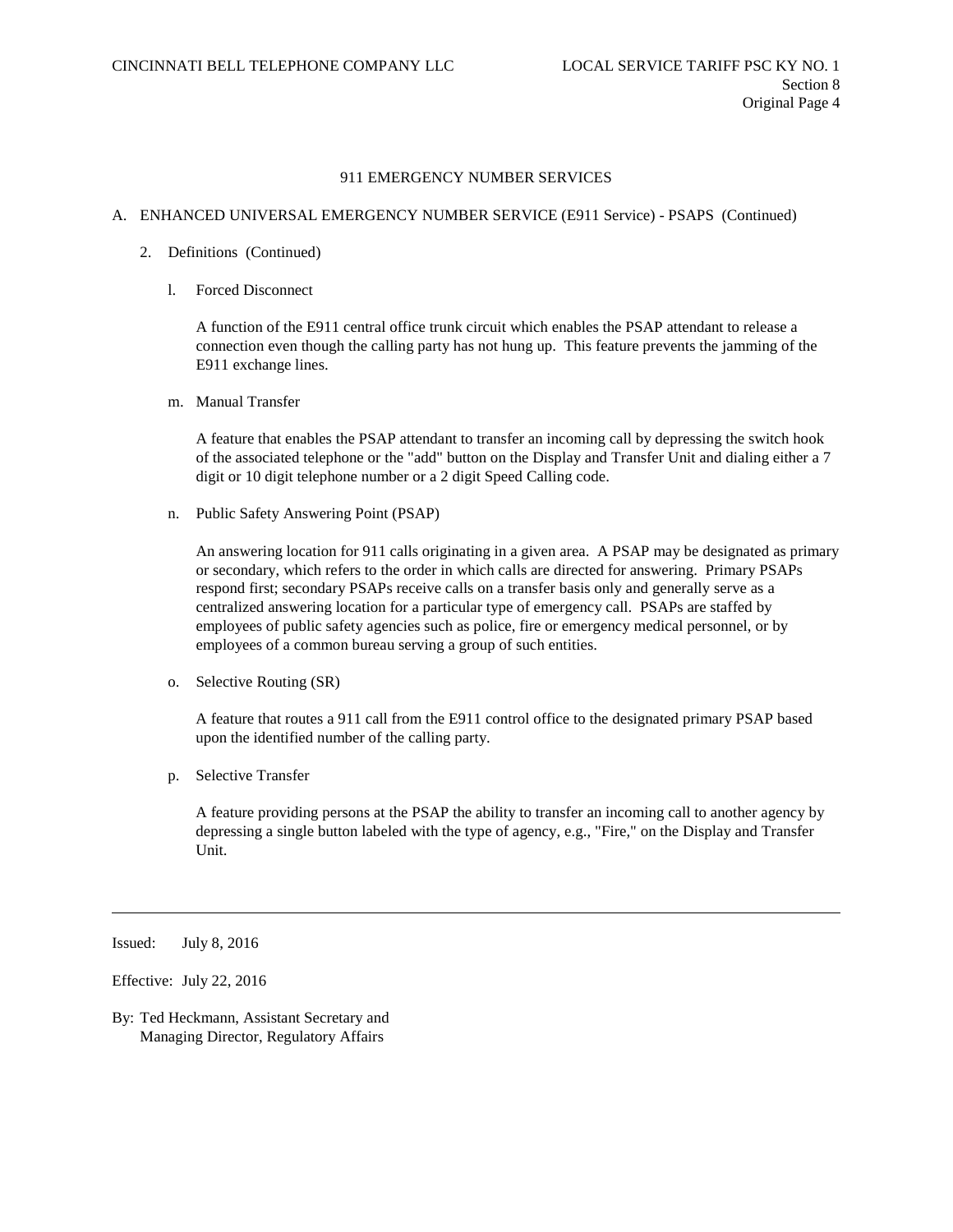# A. ENHANCED UNIVERSAL EMERGENCY NUMBER SERVICE (E911 Service) - PSAPS (Continued)

- 2. Definitions (Continued)
	- q. Serving Central Office

The central office from which a PSAP, either primary or secondary, is served.

r. Universal Emergency Number Service

A telephone exchange communication service for receiving telephone calls placed by persons in need of assistance who dial the number 911. These calls are answered at PSAPs established and operated by the E911 customer. The lines and equipment associated with the service arrangement for the answering, transferring and dispatching of public emergency telephone calls are included.

s. Universal Emergency Number Service Customer (E911 Customer)

A municipality or other state or local governmental unit or an authorized agent of one or more municipalities or other state or local governmental units to whom authority has been lawfully delegated within a defined geographic area to respond to public emergency telephone calls including police, fire, ambulance, rescue and medical service.

Issued: July 8, 2016

Effective: July 22, 2016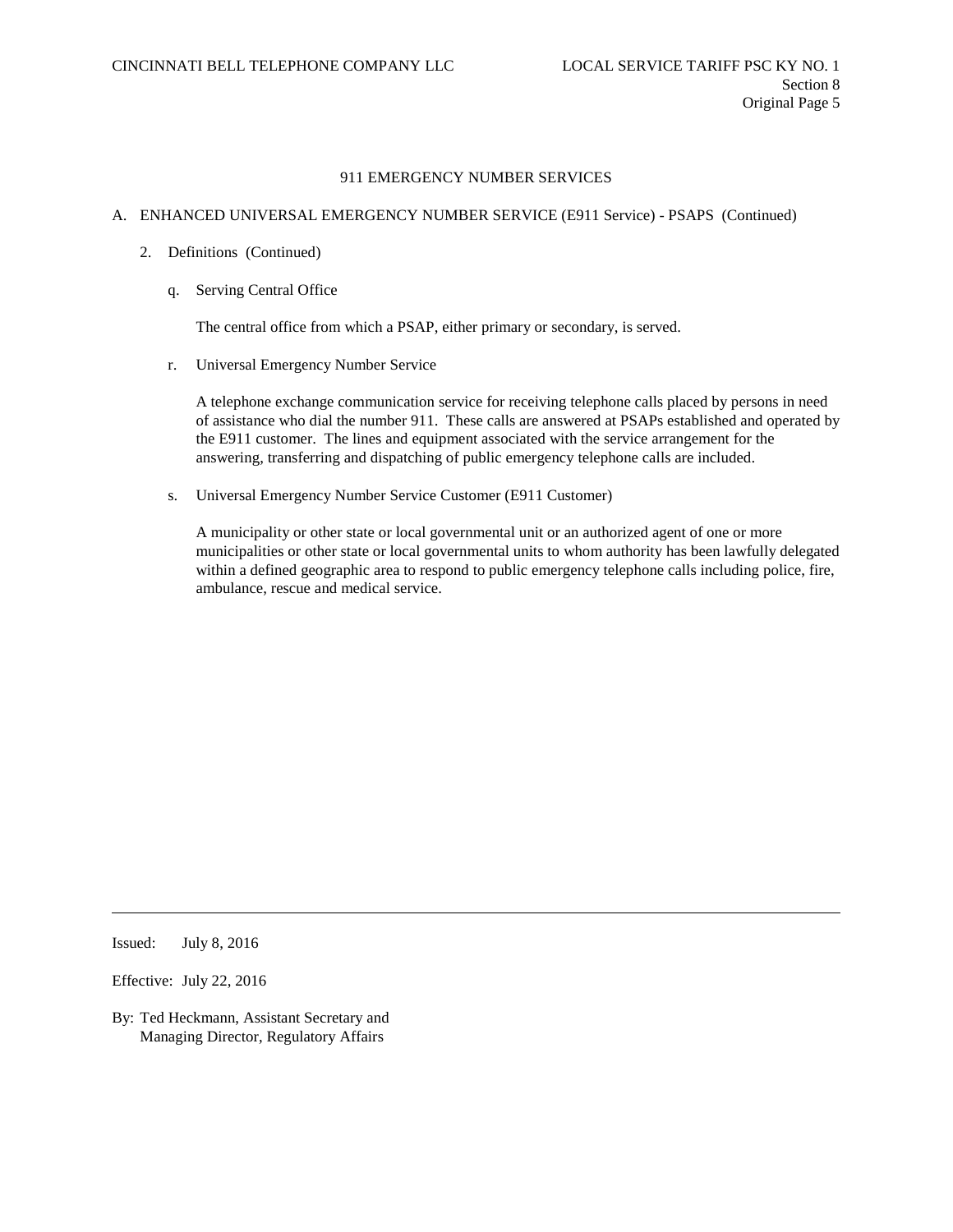## A. ENHANCED UNIVERSAL EMERGENCY NUMBER SERVICE (E911 Service) - PSAPS (Continued)

### 3. Rules and Regulations

This service is limited to the use of central office telephone number 911 as the universal emergency telephone number. Only one E911 service will be provided within any government agency's locality.

The 911 emergency telephone number is not intended as a total replacement for the telephone service of the various public safety agencies which participate in the use of this number. The public safety agencies will subscribe to other exchange telephone service as provided in this tariff or the Company's Local Telephone Service Agreement - Kentucky.

The service is furnished to an E911 customer only for the purpose of receiving reports of emergencies from the public.

E911 Service is classified as nonresidence exchange service and is arranged for one way incoming service to the appropriate PSAP. Outgoing calls can only be made on a transfer basis.

E911 Service is provided solely for the benefit of the E911 customer operating the PSAP. The provision of E911 Service by the Company is not to be interpreted, construed, or regarded, either expressly or by implication, as being for the benefit of or creating any Company obligation toward any third person or legal entity other than the E911 customer.

The Company furnishes the use of its facilities to enable the E911 customer's personnel to answer and forward 911 calls at the PSAP.

Any terminal equipment used in conjunction with E911 Service, whether the equipment is provided by the Company or the E911 customer, must be configured so that it is unable to extract any information from the Data Management System other than information relating to a number identified through the ANI feature as the source of an in-progress call.

Issued: July 8, 2016

Effective: July 22, 2016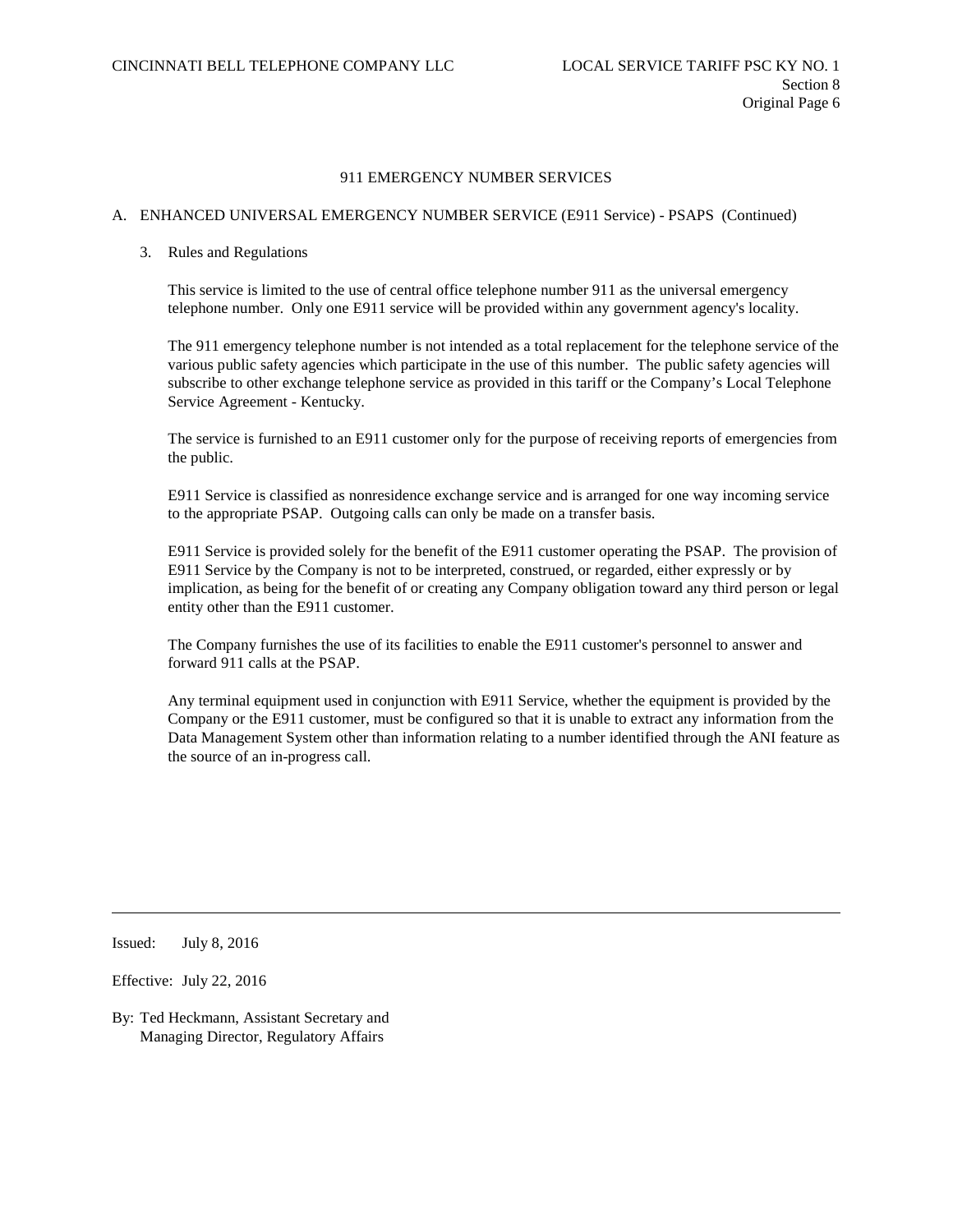# A. ENHANCED UNIVERSAL EMERGENCY NUMBER SERVICE (E911 Service) - PSAPS (Continued)

### 3. Rules and Regulations (Continued)

E911 information consisting of the names, addresses and telephone numbers of calling parties whose listings are not published in directories or listed in Directory Assistance offices is confidential. The E911 calling party forfeits the privacy afforded by non-address and non-published service to the extent that the telephone number, address and name associated with the originating station location may be furnished to the PSAP on a call by call basis only for the purpose of responding to emergency calls.

Due solely to the technology of the Company network portion of the E911 system, E911 information may be transmitted to E911 customers on calls that are not classified as emergency calls. In the circumstance of the inadvertent disclosure of such information, the E911 customer will not utilize or disclose such information.

Central offices which are not currently equipped to transmit ANI will not be modified to provide ANI only for the purposes of E911 Service. In such circumstances, default routing and central office identification will be provided in lieu of selective routing and ANI display.

The Company will have no liability to any person in connection with E911 service. The Company and its officers, directors, employees and agents are not liable in damages in a civil action for injuries, death or loss to persons or property incurred by any person resulting from the Company's, its officers', directors', employees' or agents' participation in or acts or omissions in connection with such participation in a 911 system, as defined therein.

The rates charged for E911 service do not contemplate the inspection or constant monitoring of facilities to discover errors, defects and malfunctions in the service, nor does the Company undertake this responsibility. The E911 customer will make whatever operational tests are, in the judgment of the E911 customer, required to determine whether the system is functioning properly for its use. The E911 customer must promptly notify the Company in the event the system is not functioning properly.

Issued: July 8, 2016

Effective: July 22, 2016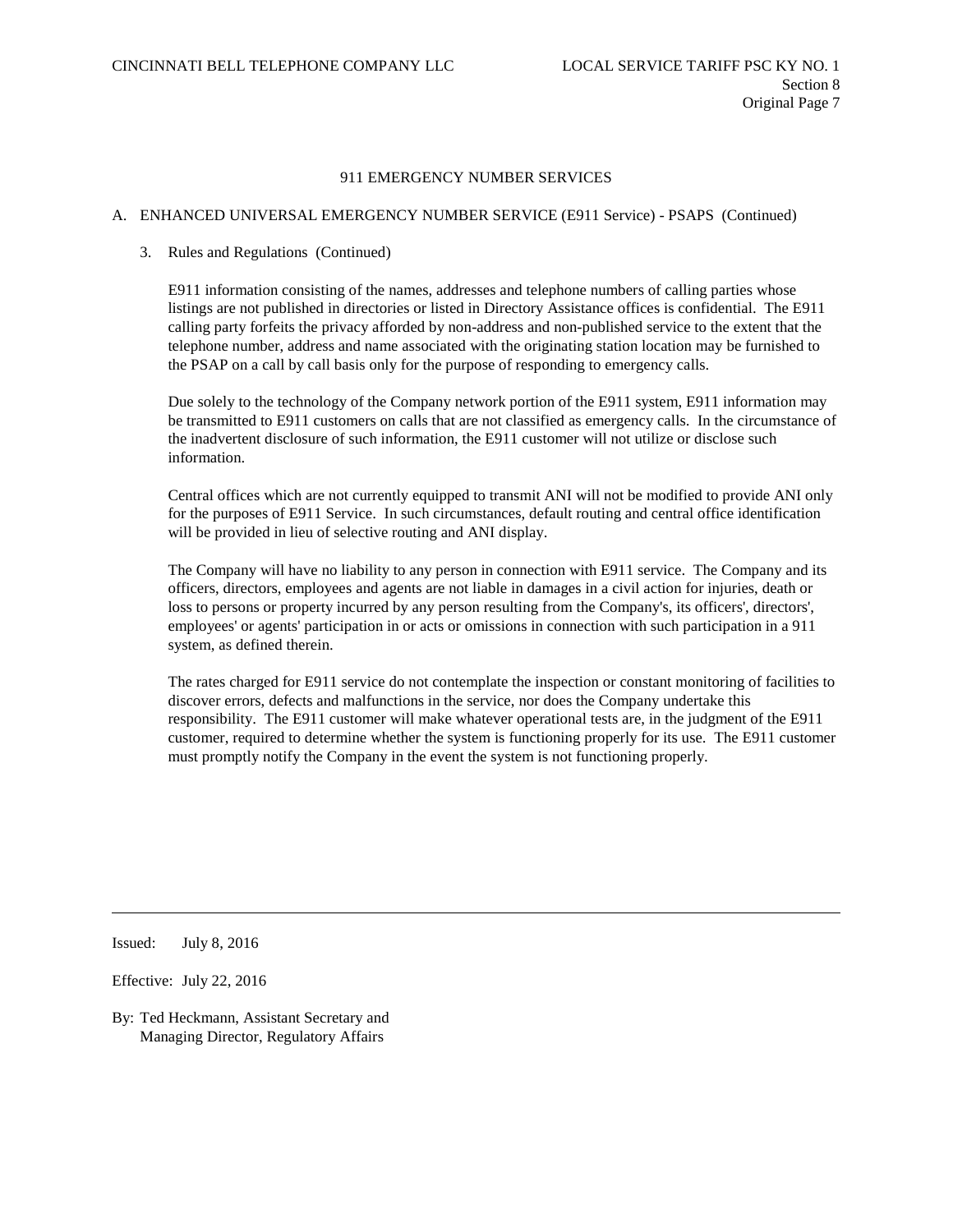# A. ENHANCED UNIVERSAL EMERGENCY NUMBER SERVICE (E911 Service) - PSAPS (Continued)

### 3. Rules and Regulations (Continued)

Each E911 customer agrees to release, indemnify, defend and hold harmless the Company and its directors, officers, employees and agents, from any or all loss, claims, demands, suits or other action, or any liability whatsoever (including attorneys' fees), whether suffered, made, instituted or asserted by the E911 customer or by any other party or person, for any personal injury to or death of any person or persons, or for any loss to persons or property, whether owned by the E911 customer or others.

The E911 customer also agrees to release, indemnify and hold harmless the Company for any infringement or invasion of the right of privacy of any person or persons, caused or claimed to have been caused, directly or indirectly, by the installation, operation, failure to operate, maintenance, removal, presence, condition, occasion or use of E911 service features and the equipment associated with it, or by any services furnished by the Company in connection with E911 service, including but not limited to the identification of the telephone number, address or name associated with the telephone used by the calling party or parties accessing E911 service under the terms of this tariff, and which arise from the acts of the E911 customer, its agencies or municipalities, or the employees or agents of any of them.

The Company's intent will be to provide at least the same level of service reliability and quality as the telephone service being provided in the exchanges where E911 service is offered.

Because the Company's serving boundaries and political subdivision boundaries may not coincide, it is the obligation of the E911 customer to make arrangements to handle all E911 calls that originate from telephones served by central offices in the local service area whether or not the calling telephone is situated on property within the geographical boundaries of the E911 customer's public safety jurisdiction.

Application for E911 Service must be executed in writing by each E911 customer. Execution of an Agreement for Implementation of Enhanced 911 Emergency Telephone Service will constitute such application.

Issued: July 8, 2016

Effective: July 22, 2016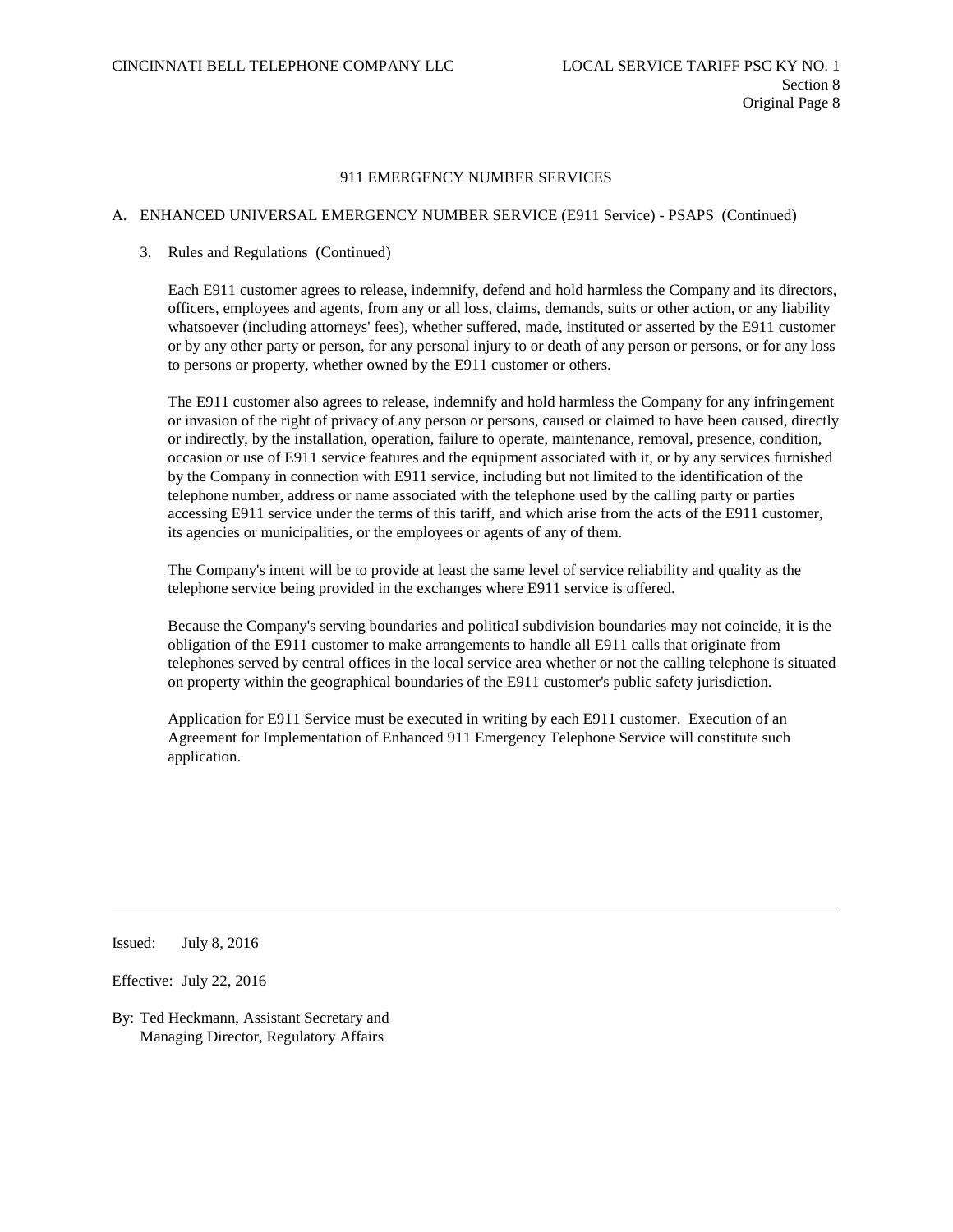# A. ENHANCED UNIVERSAL EMERGENCY NUMBER SERVICE (E911 Service) - PSAPS (Continued)

3. Rules and Regulations (Continued)

The E911 customer must furnish to the Company its agreement to the following terms and conditions:

That all E911 calls will be answered on a 24 hour day, seven day week basis.

That the E911 customer has responsibility for dispatching the appropriate emergency service vehicles within the E911 service area, or will undertake to transfer all E911 calls received to the public safety agency with responsibility for dispatching such services, to the extent that those services are reasonably available.

That the E911 customer will develop an appropriate method for responding to 911 calls which may be directed to the E911 PSAP by calling parties.

That the E911 customer will subscribe to local exchange service at the PSAP location for administrative purposes, for placing outgoing calls, and for receiving other calls.

That the E911 customer will subscribe to, or provide, telephone equipment with a capacity adequate to handle the number of incoming E911 lines recommended by the Company to be installed.

Issued: July 8, 2016

Effective: July 22, 2016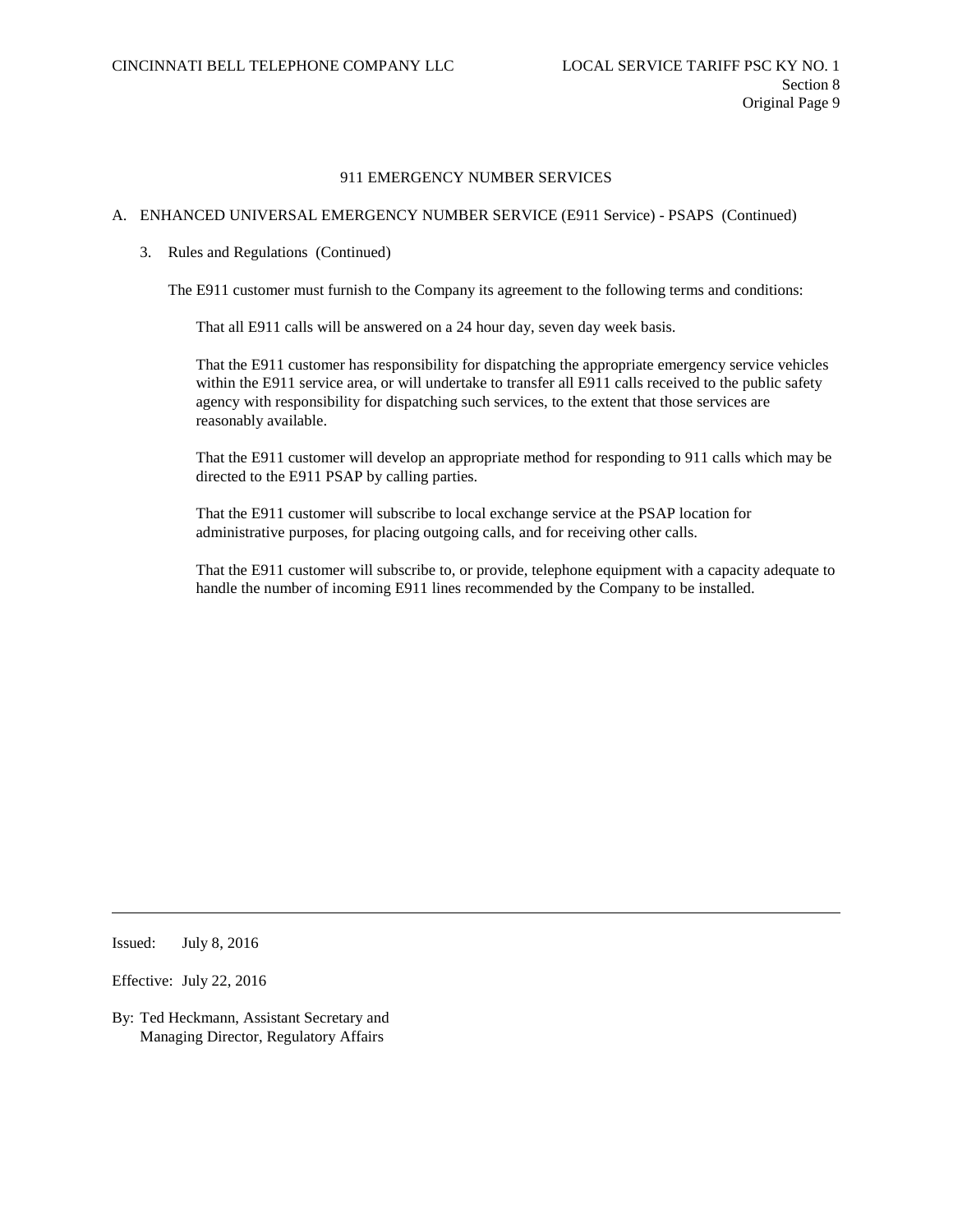## A. ENHANCED UNIVERSAL EMERGENCY NUMBER SERVICE (E911 Service) - PSAPS (Continued)

#### 3. Rules and Regulations (Continued)

The E911 customer is responsible for identifying primary and secondary PSAP locations as well as the unique combinations of police, fire, ambulance, rescue and medical service agencies or any other appropriate agencies responsible for providing emergency service in the E911 serving area. An Emergency Service Number (ESN) will be provided by the Company for each unique combination. The E911 customer will associate these ESNs with street address ranges or other mutually agreed upon routing criteria in the E911 serving area. These ESNs will reside in the Data Management System (DMS) and the E911 control office. The ESN will be used by the E911 Control Office to permit routing of 911 calls to the primary and secondary PSAPs responsible for handling of calls from each telephone in the E911 serving area. The following terms define the E911 customer's responsibility in providing this information:

Initial and subsequent ESN assignments by street name, address range and area or other mutually agreed upon routing criteria must be furnished to the Company by the E911 customer before the effective date of service.

After establishment of service, it is the E911 customer's responsibility to continue to verify the accuracy of the routing information contained in the master address file, and to advise the Company of any changes in street names, establishment of new streets, changes in address numbers used on existing streets, closing and abandonment of streets, changes in police, fire, ambulance, rescue and medical or other appropriate agencies' jurisdiction over any address, annexations and other changes in municipal and county boundaries, incorporation of new cities or any other matter that will affect the routing of E911 calls to the proper PSAP.

The Company annually will provide to the E911 customer a complete written copy of the master address file to permit the E911 customer to verify accuracy of the police, fire, and ambulance, rescue and medical PSAP routing designations.

Changes, deletions and additions which the E911 customer desires to have made in the master address file should be submitted in writing when they occur.

Issued: July 8, 2016

Effective: July 22, 2016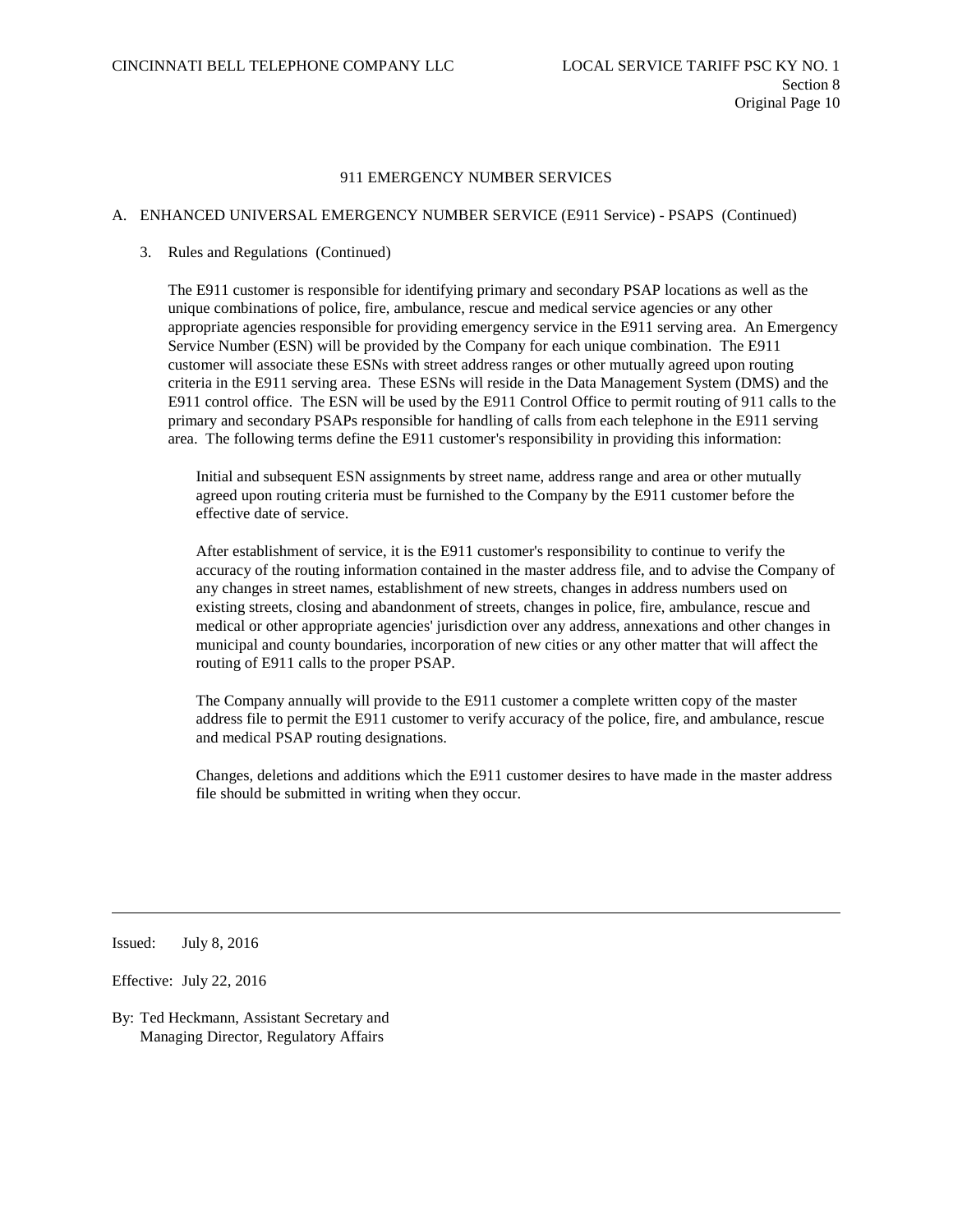## A. ENHANCED UNIVERSAL EMERGENCY NUMBER SERVICE (E911 Service) - PSAPS (Continued)

#### 3. Rules and Regulations (Continued)

Government agencies that provide their own stand-alone E911 service will be furnished database information from the Company in a mutually agreed format under the following conditions:

E911 information consisting of the names, addresses and telephone numbers of calling parties whose listings are not published in directories or listed in Directory Assistance offices is confidential. The E911 calling party forfeits the privacy afforded by non-published service to the extent that the telephone number, address and name associated with the originating station location may be included in the data base information furnished to the government agency E911 provider exclusively for the purpose of responding to emergency calls.

The E911 provider shall enter into a confidentiality agreement with the Company that prohibits them from using the database information for any purpose other than the provision of E911 service.

The E911 provider shall defend and indemnify the Company for any claims brought where it is alleged that the database was used for any reason shall defend and indemnify the Company for any claims brought where it is alleged that the database was used for any other purpose other than the provision of E911 service.

All costs incurred by the Company, both initially and ongoing, in the establishment and maintenance of the E911 database including the customer notification process will be the responsibility of the E911 provider.

Issued: July 8, 2016

Effective: July 22, 2016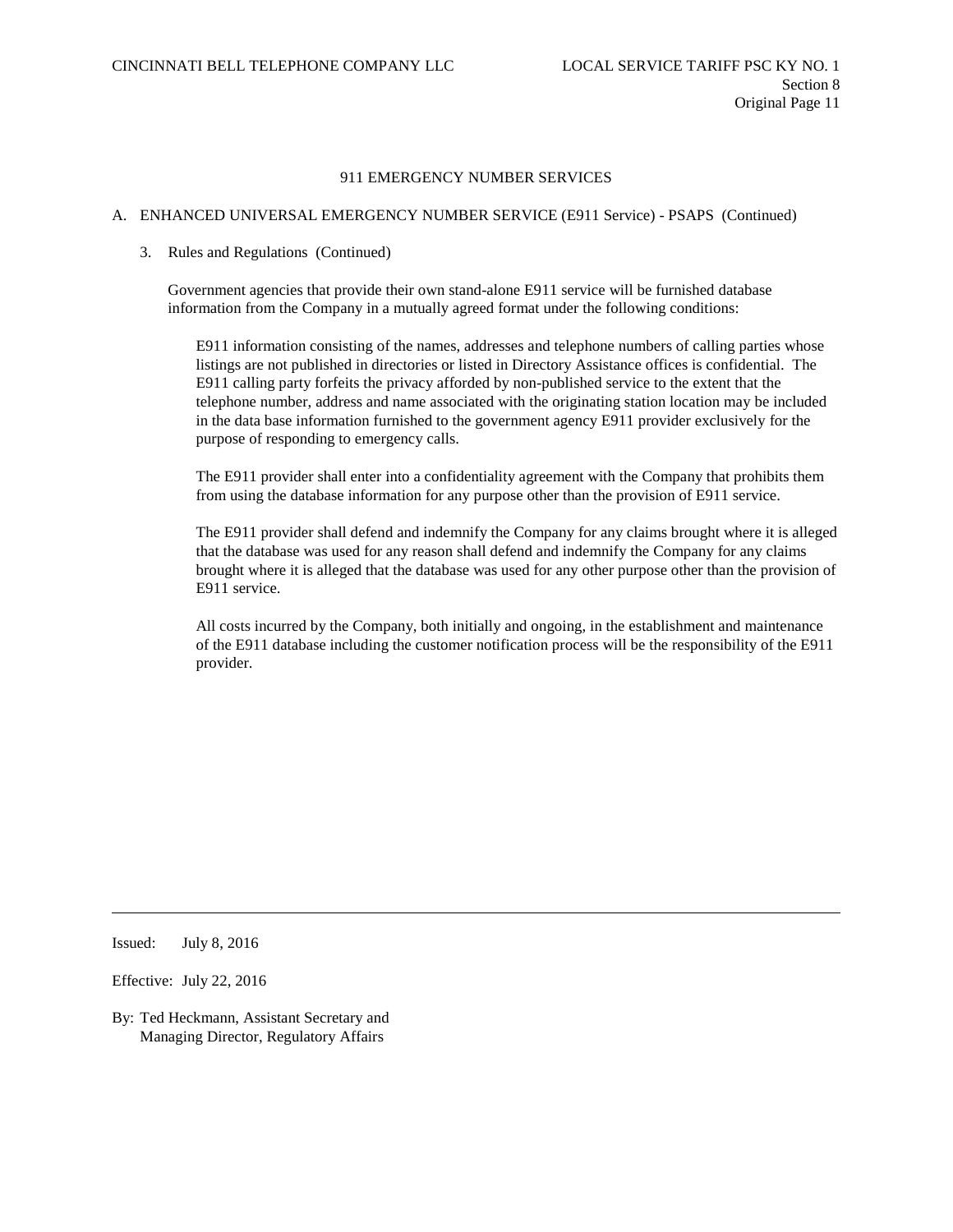# A. ENHANCED UNIVERSAL EMERGENCY NUMBER SERVICE (E911 Service) - PSAPS (Continued)

#### 4. Service Features

E911 service includes the following service features:

Alternate Routing Automatic Number Identification Automatic Location Identification Central Office Transfer Arrangements Default Routing Forced Disconnect Selective Routing Speed Calling

The Service Feature offerings include provision of E911 exchange lines to all primary PSAPs and to secondary PSAPs which are equipped to display ANI information on Company or customer provided PSAP equipment. The number of lines to a PSAP will be determined by the Company, based upon anticipated call volumes. Secondary PSAPs which do not meet these specifications will receive calls on a transfer basis over the exchange network, or the E911 customer may subscribe for an additional E911 Exchange Line.

PSAP equipment, designed for use with key telephone systems and automatic call distributor systems, is unregulated and may include:

ANI Display and Transfer equipment consisting of a microprocessor controlled, stored program system capable of serving up to fifteen incoming E911 lines and fifteen Display and Transfer Units.

ALI equipment providing retrieval of the calling party's address from a data base and its display on units located at attendant positions. A maximum of fifteen display units may be installed per system.

Issued: July 8, 2016

Effective: July 22, 2016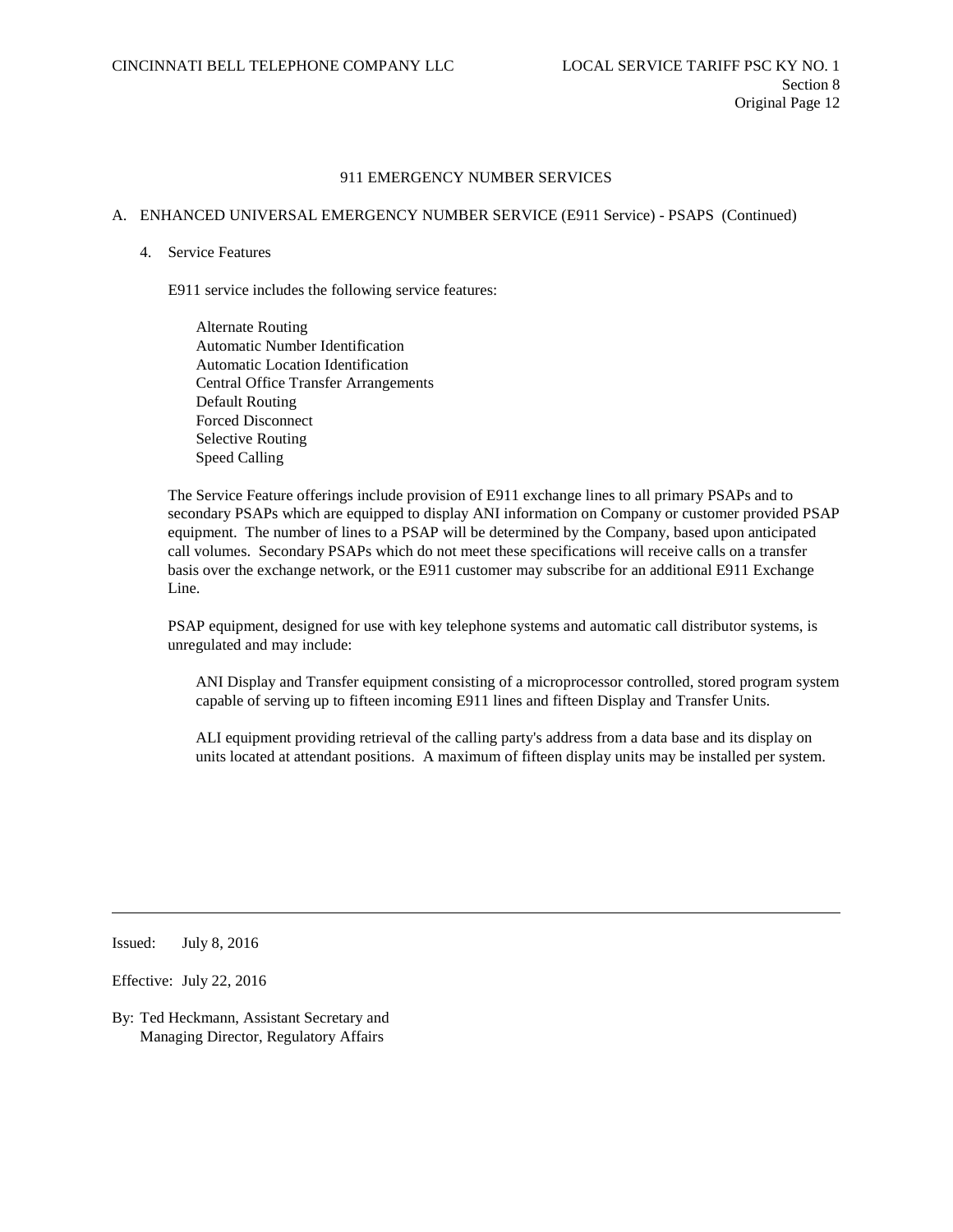## A. ENHANCED UNIVERSAL EMERGENCY NUMBER SERVICE (E911 Service) - PSAPS (Continued)

- 5. Rates and Charges
	- a. 911 Subscriber Charge

Company subscribers that are served within the area covered by an E911 System shall pay a monthly rate for the provision of E911 Service. This rate shall be computed by dividing the total monthly rate billed to the E911 customer (municipality) by the total number of residence and nonresidence access lines, or their equivalent, within the area served (rounded up to the nearest cent). This rate shall be collected on an individual access line basis limited to a maximum of twenty five (25) lines per account.

#### b. Service Features

|                                                                           | Initial<br>Charge | Monthly<br>Rate |
|---------------------------------------------------------------------------|-------------------|-----------------|
| 1. Combined Automatic Number and<br>Location Identification and Selective | 4.620.00          | 115.00          |
| Routing per 1000 access lines served                                      |                   |                 |

Note: Rounded to the nearest 1000 access lines. This count is based upon the maximum number of the above stated access lines in service during the most current twelve month period at the time service is established. This count will be adjusted annually to update customer billing, with the applicable twelve month period being the calendar year.

2. Additional (optional) E911 Exchange 1,040.00 120.00 Line terminating at PSAP, each

Issued: July 8, 2016

Effective: July 22, 2016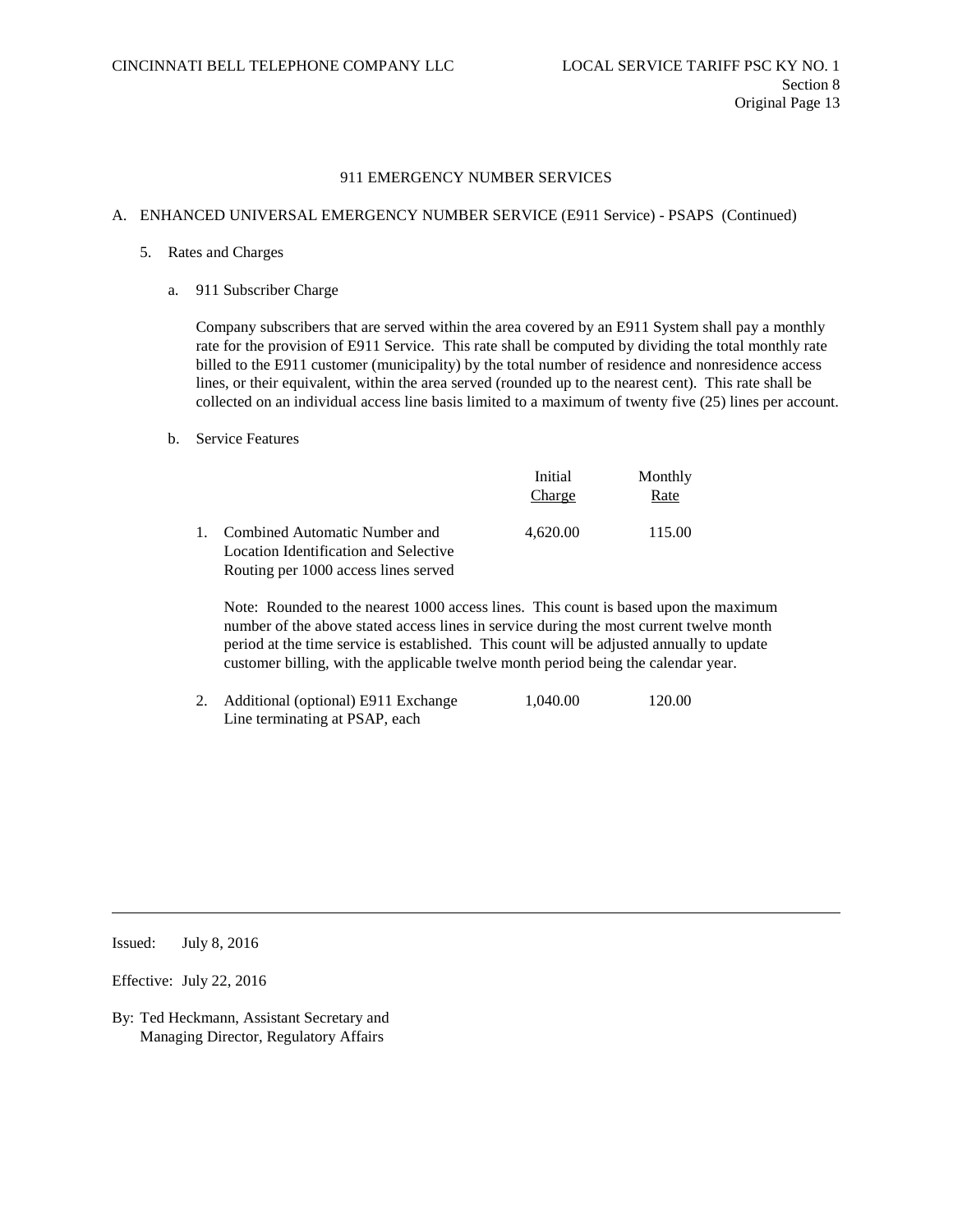# A. ENHANCED UNIVERSAL EMERGENCY NUMBER SERVICE (E911 Service) - PSAPS (Continued)

- 5. Rates and Charges (Continued)
	- c. Messages

The calling party is not charged for calls placed to the 911 number on a call-by-call basis.

Charges for messages transferred over exchange facilities from a PSAP are billed according to rates applicable from the central office serving the PSAP initiating the transfer to the point of termination of the transfer.

d. Moves or Changes

Charges for customer requests which necessitate additions, removals, moves or changes of access facilities and/or equipment on Company premises will be based upon costs per request.

Installation of additional network or other facilities to maintain a satisfactory grade of service such as described in this section will be provided by the Company at no additional charge to the customer.

Issued: July 8, 2016

Effective: July 22, 2016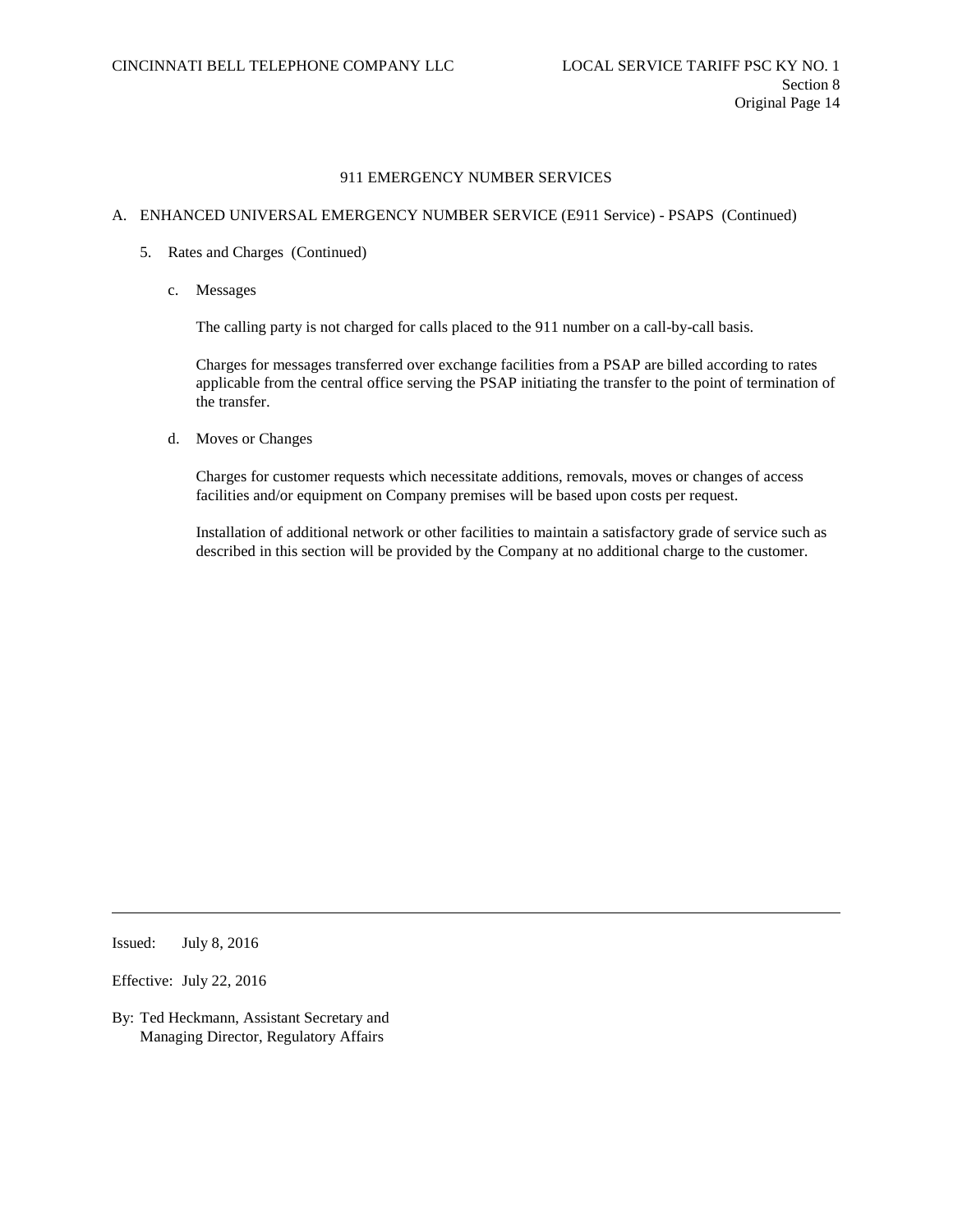#### B. WIRELESS EMERGENCY NUMBER SERVICE ACCESS (W-ENSA)

#### 1. Service Description

Wireless Emergency Number Service Access (W-ENSA) is a service which allows Wireless Telecommunications Carriers ("Carriers") to use the facilities and databases of the Company. The Company's facilities and databases may be used only when the Company is the 911 service provider and only when the facilities and databases are necessary in the provisioning of Universal Emergency Number/911 Telecommunications Service.

W-ENSA includes the conditioning of Carrier-obtained or Carrier-provided transport facilities from the interconnection point, routing such facilities to the appropriate 911 Selective Routing Switch, access to 911 Telecommunications Service features and the coordination of initial loading, updating and maintaining of the Carrier's customer information in the Company's databases.

When a carrier subscribes to W-ENSA, the Company will deliver the wireless subscriber's call back number associated with the call to a designated Public Safety Answering Point ("PSAP"). In addition, the Company will forward the Pseudo Automatic Number Identification ("pANI") and/or associated tower/cell sector information (associated with the call) to the same PSAP.

Universal Emergency Number 911 Telecommunications Service is available to Carriers via one or a combination of service features subscribed to by the Universal Emergency Number 911 Telecommunications Service subscriber.

Wireless Carriers will gain access (or connect) to the 911 network by using dedicated trunks with Switching System Seven (SS7) signaling. W-ENSA also requires the Wireless Carriers use one of the following interfaces for connectivity:

A carrier-provided Service Control Point (SCP) (digital connection); or A carrier-provided protocol converter (analog connection)

Issued: July 8, 2016

Effective: July 22, 2016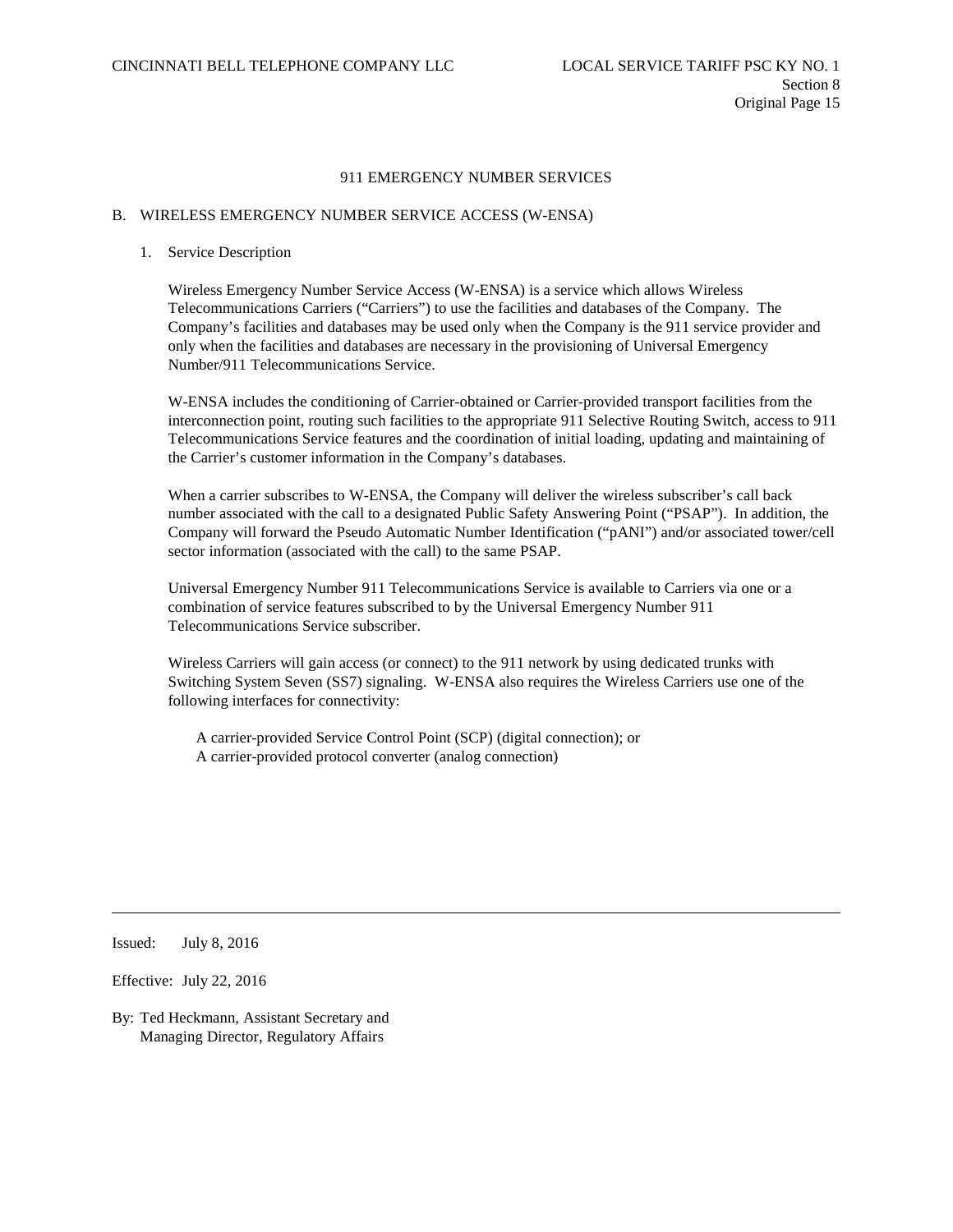## B. WIRELESS EMERGENCY NUMBER SERVICE ACCESS (W-ENSA) (Continued)

2. Definitions

These definitions are in addition to the definitions in part A.2 of this section.

a. 911 Selective Routing Switch

A central office providing tandem switching capability for 911 calls. It controls switching of ANI information to the PSAP and also provides the Selective Routing function, Speed Calling features, Call Transfer capability and certain maintenance functions for each PSAP.

b. Call-Associated Signaling (CAS) Solution

The CAS solution passes all information through the signaling network. SS7 is required from the Mobile Telephone Switching Office (MTSO) to the E911 Tandem Switch. Both the Cell Site telephone number, or the pseudo-ANI, and the mobile directory number (MDN) are passed through the SS7 network. However, in some cases the mobile identification number (MIN) may be passed through the SS7 network instead of the MDN.

c. Call Sector ID

An alphanumerical code representing information about a wireless tower and the direction of the transmitter face.

d. Callback Number (CBN)

The wireless caller's 10-digit handset telephone number. The CBN is used by the PSAP to reestablish a call in the event the call was prematurely disconnected.

Issued: July 8, 2016

Effective: July 22, 2016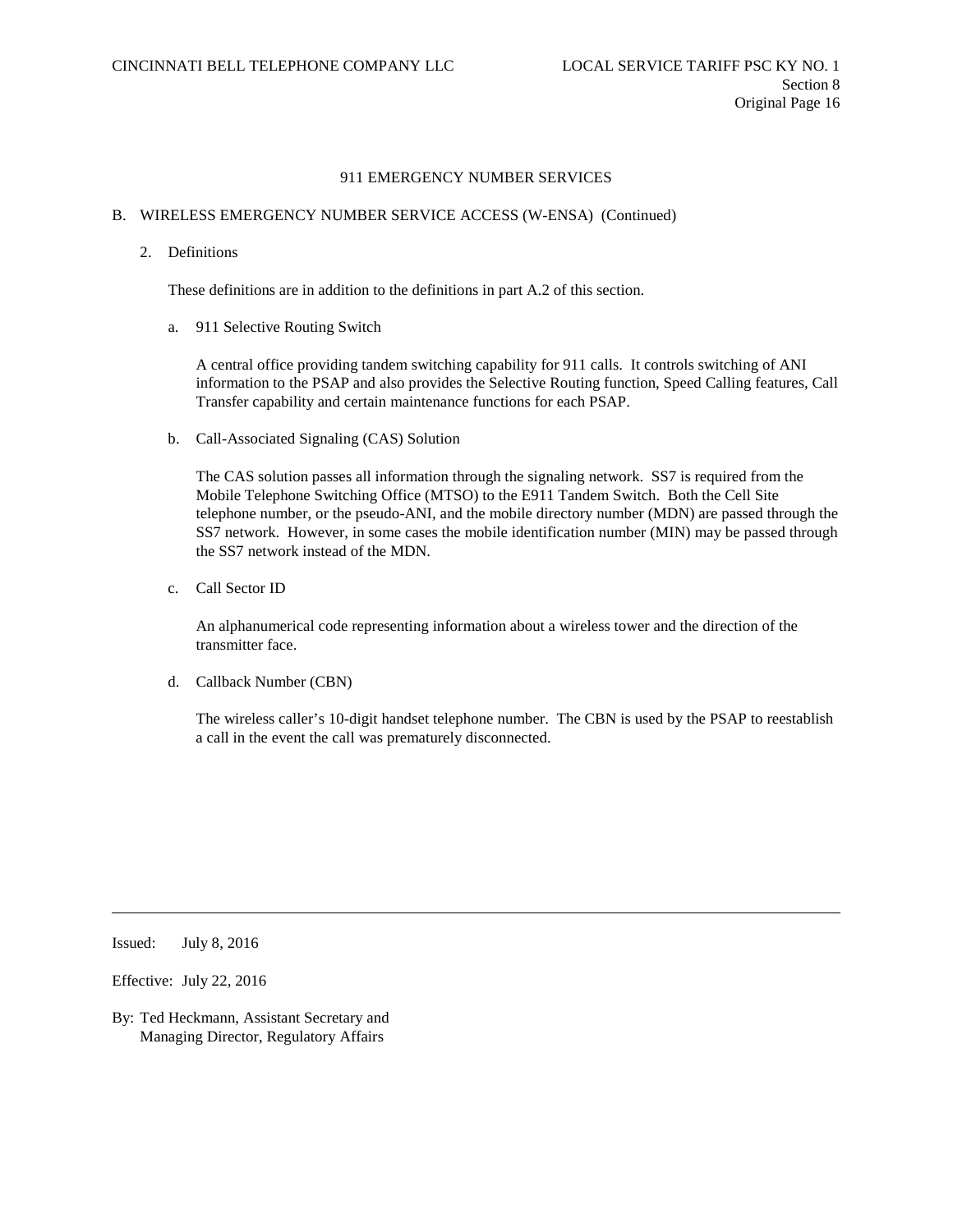### B. WIRELESS EMERGENCY NUMBER SERVICE ACCESS (W-ENSA) (Continued)

- 2. Definitions (Continued)
	- e. Commercial Mobile Radio Service Carrier/Wireless Telecommunications Carrier (Carrier)

A provider of wireless telecommunications services (including Paging services), for whom access to facilities and databases required to provide 911 service is required by the Telecommunications Act of 1996, and the regulations of the Federal Communications Commission.

f. Mobile Directory Number (MDN) or Mobile Identification Number (MIN)

The call back number associated with a wireless telephone.

g. Mobile Switching Center (MSC)

The wireless equivalent of a Central Office, which provides switching functions for wireless calls. The MSC is not provided by and is not the responsibility of the Company.

h. Non-Call-Associated Signaling (NCAS) Solution

The NCAS solution passes a pANI through the signaling network and additional information through a data network.

i. Pseudo Automatic Number Identification (p-ANI)

A number, consisting of the same number of digits as ANI, that is not a North American Numbering Plan telephone directory number and may be used in place of an ANI to convey special meaning. The special meaning assigned to the p-ANI is determined by agreements, as necessary, between the system originating the call, intermediate systems handling and routing the call, and the designation system. The pANI identifies the destination PSAP, or location of the base station or cell site through which a mobile call originates.

Issued: July 8, 2016

Effective: July 22, 2016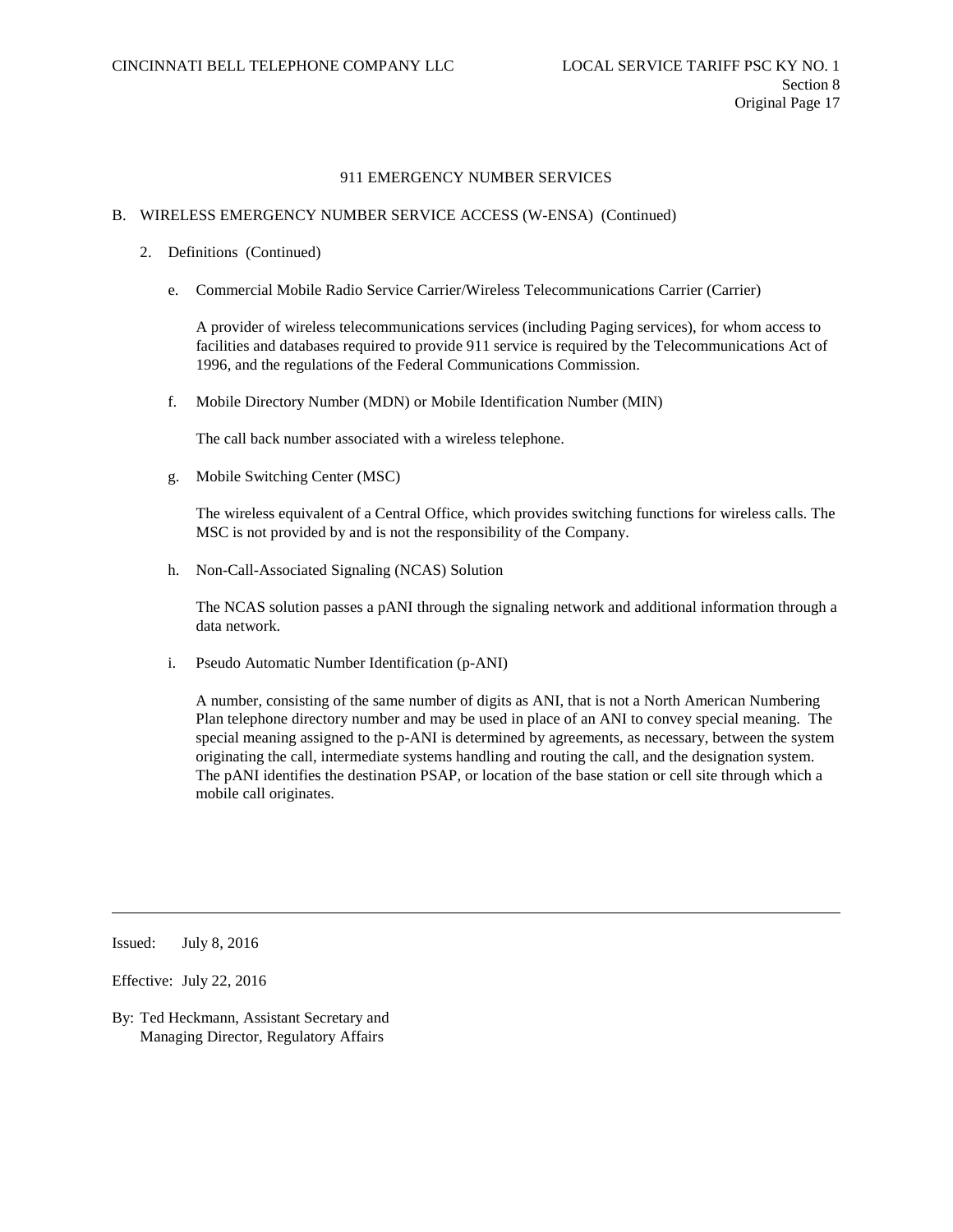### B. WIRELESS EMERGENCY NUMBER SERVICE ACCESS (W-ENSA) (Continued)

### 3. Terms and Conditions

W-ENSA is available to Carriers only for use in the provision of Universal Emergency Number 911 Telecommunications Service. W-ENSA will be provided to the extent required by the Telecommunications Act of 1934, as amended by the Telecommunications Act of 1996 ("the Act"), 47 USC Section 151 and the rules and regulations of the Federal Communications Commission and the Kentucky Public Service Commission.

The Regulations found in Section 2 of this tariff apply unless otherwise specified in this section of the tariff. The term "customer", when used in this section of the tariff, is the equivalent of the term "telecommunications carrier" as defined by the Act and used in this Section.

When requested by a carrier, the Company will provide W-ENSA enabling the nondiscriminatory use of the Company's facilities and databases, equal in quality to that provided to itself, facilitating the provision of service to the Universal Emergency Number 911 Telecommunications Service customer. In the event facilities are not available, the Company will administer the installation of facilities and provide W-ENSA upon availability.

This service is limited to accommodating the use of the Company facilities required to furnish central office telephone number 911 as the universal emergency telephone number.

The Company will coordinate with the Carrier, provision of transport capacity sufficient to route originating 911 calls from the Carrier's interconnection point to the designated 911 Selective Routing Switch.

The Carrier must provide a minimum of two dedicated channels from the point of interconnection, to the 911 Selective Routing Switch for the provision of 911 service.

When the Carrier forwards the pANI information of the calling party to the 911 Selective Routing Switch and the pANI/MDN pair to the ALI database, the Company will forward the wireless subscriber's call back number and cell site/cell sector identification information to the PSAP for display.

Issued: July 8, 2016

Effective: July 22, 2016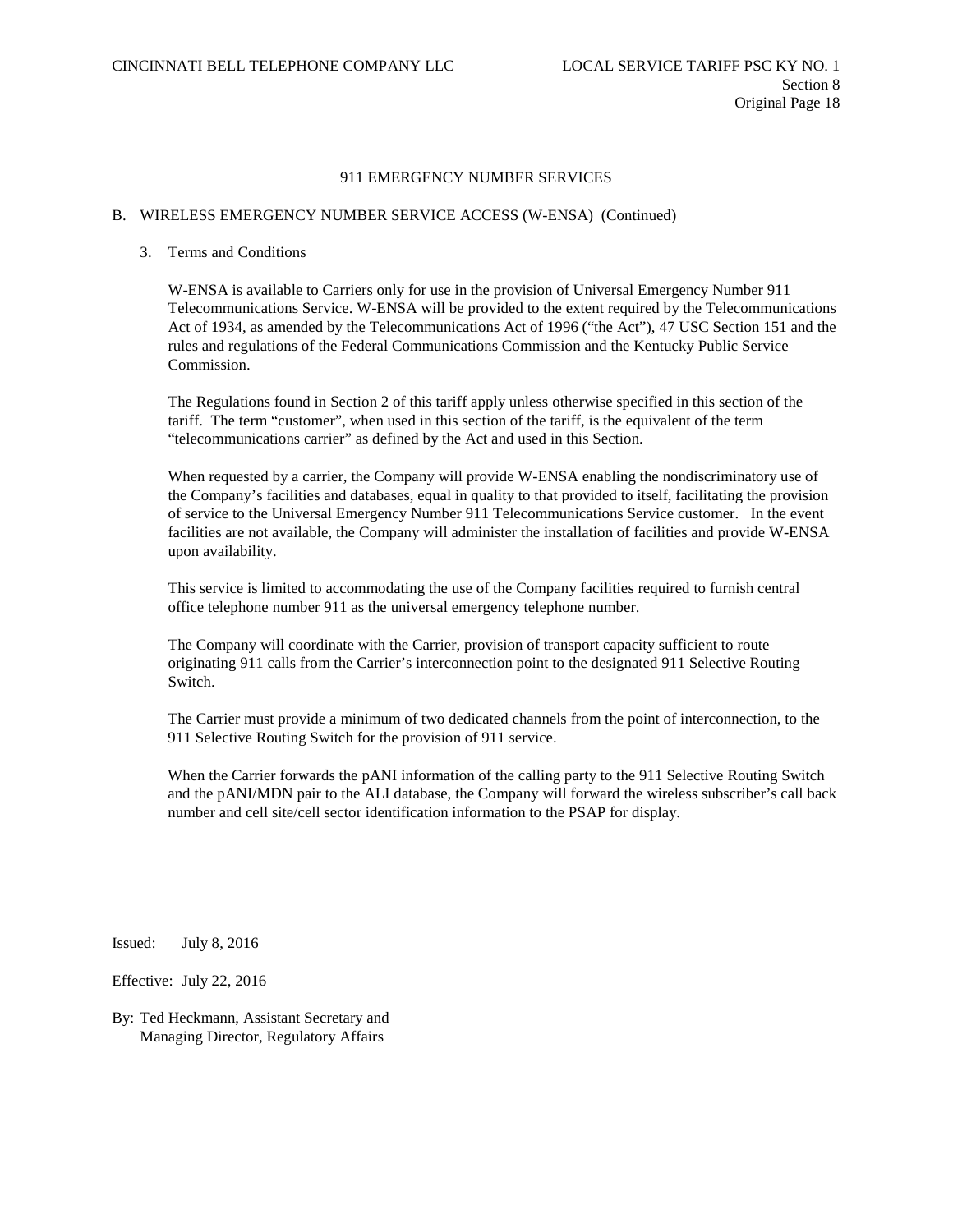## B. WIRELESS EMERGENCY NUMBER SERVICE ACCESS (W-ENSA) (Continued)

#### 3. Terms and Conditions (Continued)

The Company is not liable for the accuracy and content of 911 record data delivered by the Carrier. The Carrier is responsible for maintaining the accuracy and contents of all data that it delivers to the Company.

The Company shall assess a fee for database-related errors delivered by the Carrier which exceed established thresholds as defined in any applicable agreement or by law, whichever requires a greater degree of accuracy.

The Carrier, as a condition of service, agrees to abide by all confidentiality and non-disclosure requirements, as defined in any applicable agreement or by law.

The Carrier agrees to provide the Company with all information required to design and implement W-ENSA service when ordered. The information will be provided in the format prescribed by the Company, initially and on an ongoing basis. The installation of initial or subsequent 911 facilities required to maintain applicable Company service standards will be accommodated at a charge to the Carrier. It is the responsibility of the Carrier to monitor circuits for the purpose of determining network traffic volumes and of failures as prescribed in applicable agreements or by law.

The charges for W-ENSA Service do not include the inspection or monitoring of the carrier's facilities to discover errors, defects and malfunctions in the service, nor does the Company undertake such responsibility. The Carrier shall be responsible for making such operational tests as, in the judgment of the carrier, are required to determine whether the facility is functioning properly for its use. The carrier shall promptly notify the Company in the event that their facilities are not functioning properly.

Notwithstanding anything to the contrary contained herein, the Company's liability to the requesting Carrier and any third person shall be limited to the maximum extent permitted by Applicable Law. Under no circumstances shall the Company incur any liability, direct or indirect, to any person on whose behalf a 911 call is made. The Company will not be liable to the Carrier or its customers, for any failure with respect to the completion of emergency calls made to an Operator.

Issued: July 8, 2016

Effective: July 22, 2016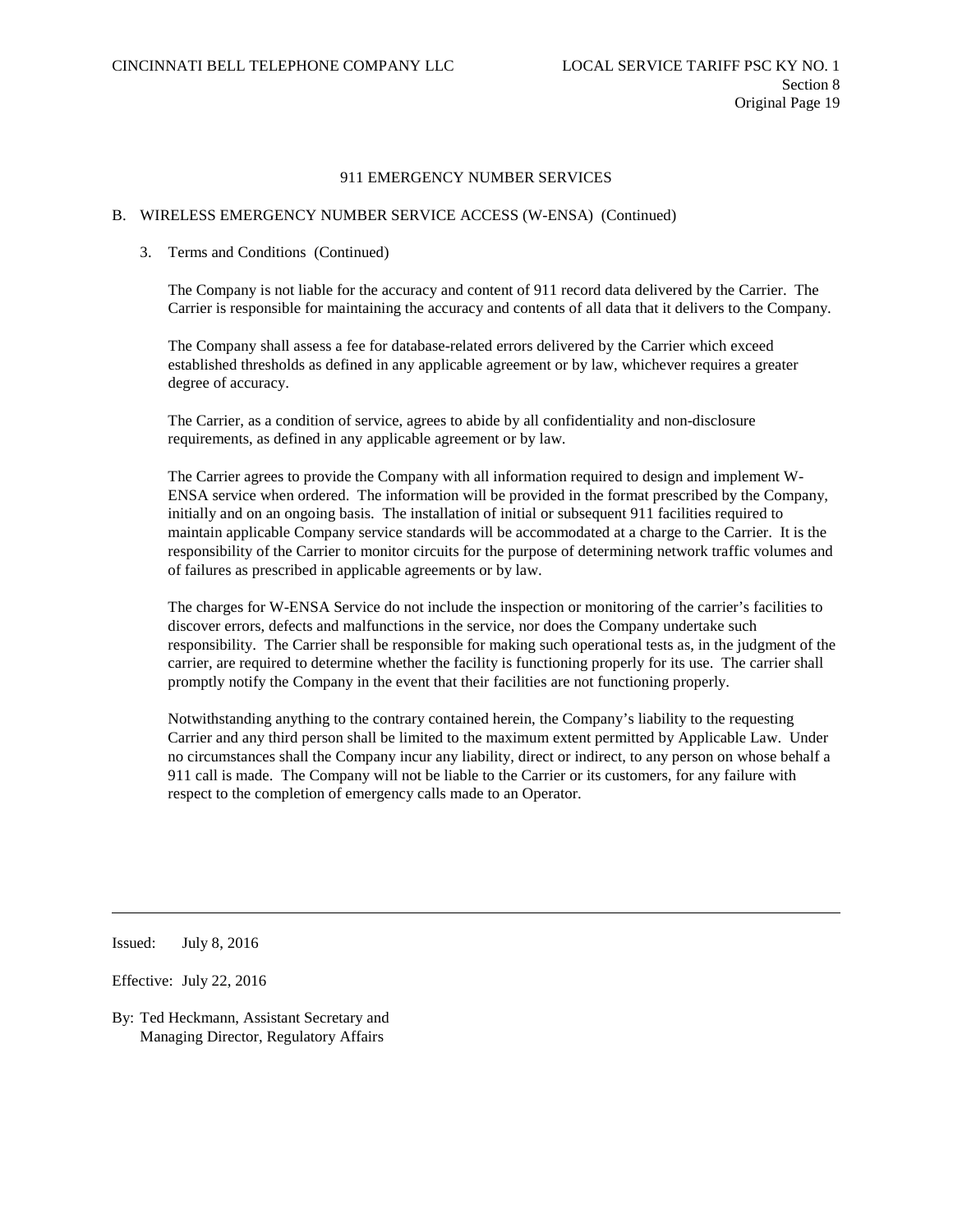# B. WIRELESS EMERGENCY NUMBER SERVICE ACCESS (W-ENSA) (Continued)

## 3. Terms and Conditions (Continued)

If applicable, the 911 calling party forfeits the privacy afforded by Non-Public, Non-Address, Non-List, or private list Service to the extent that the name, telephone number, address and language, medical, and disability information associated with the originating station location are furnished to the PSAP.

The Carrier is responsible for provision of Universal Emergency Number 911 Telecommunications Service in accordance with the terms and conditions as prescribed in the Company's tariffs, applicable laws and state regulations.

The Carrier shall be responsible for the payment of all charges billed by the Company for the Provision of W-ENSA as prescribed in this tariff, by law, and/or any applicable agreement with the Carrier. The Company shall not be liable for disconnection for nonpayment of applicable charges, resulting from the Carrier's provision of Universal Emergency Number 911 Telecommunications Service.

Issued: July 8, 2016

Effective: July 22, 2016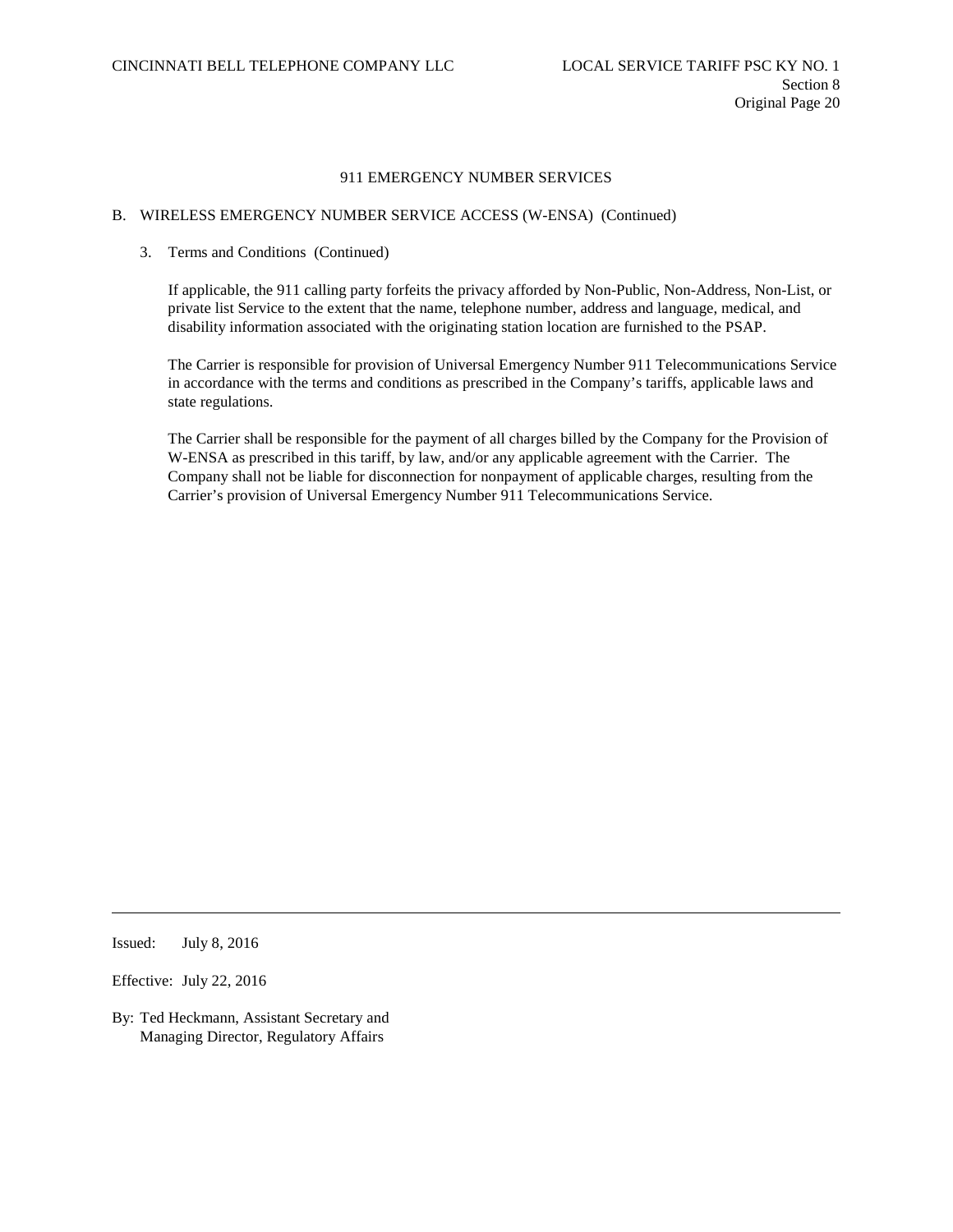## B. WIRELESS EMERGENCY NUMBER SERVICE ACCESS (W-ENSA) (Continued)

- 4. Features
	- a. 911 Selective Routing Switch Administration

Establishment and maintenance of control tables within designated 911 Selective Routing switches to support interconnection and call processing.

b. ANI/ALI/SR

911 call transport delivery of ANI or pANI, ALI and selective routing to an authorized PSAP.

c. W911 Service Establishment

All activities required for Company personnel to plan, design and establish 911 service from a Mobile Switching Center (MSC) to a Telephone Company 911 Selective Routing Switch, where the call will be delivered to a PSAP (where the Company is the 911 service provider to such PSAP.) The pANI will be routed to the 911 Selective Router and the Telephone Company will route the call to the PSAP.

d. Database Management:

911 database provisioning to support transfer of Carrier 911 telephone number records, and associated updating, receipt verification, storage, and record transfer for Carrier correction.

e. ALI Database Port Connectivity

Initial data port assignment to ALI databases for termination of an analog or digital data circuit, and associated ongoing maintenance.

Issued: July 8, 2016

Effective: July 22, 2016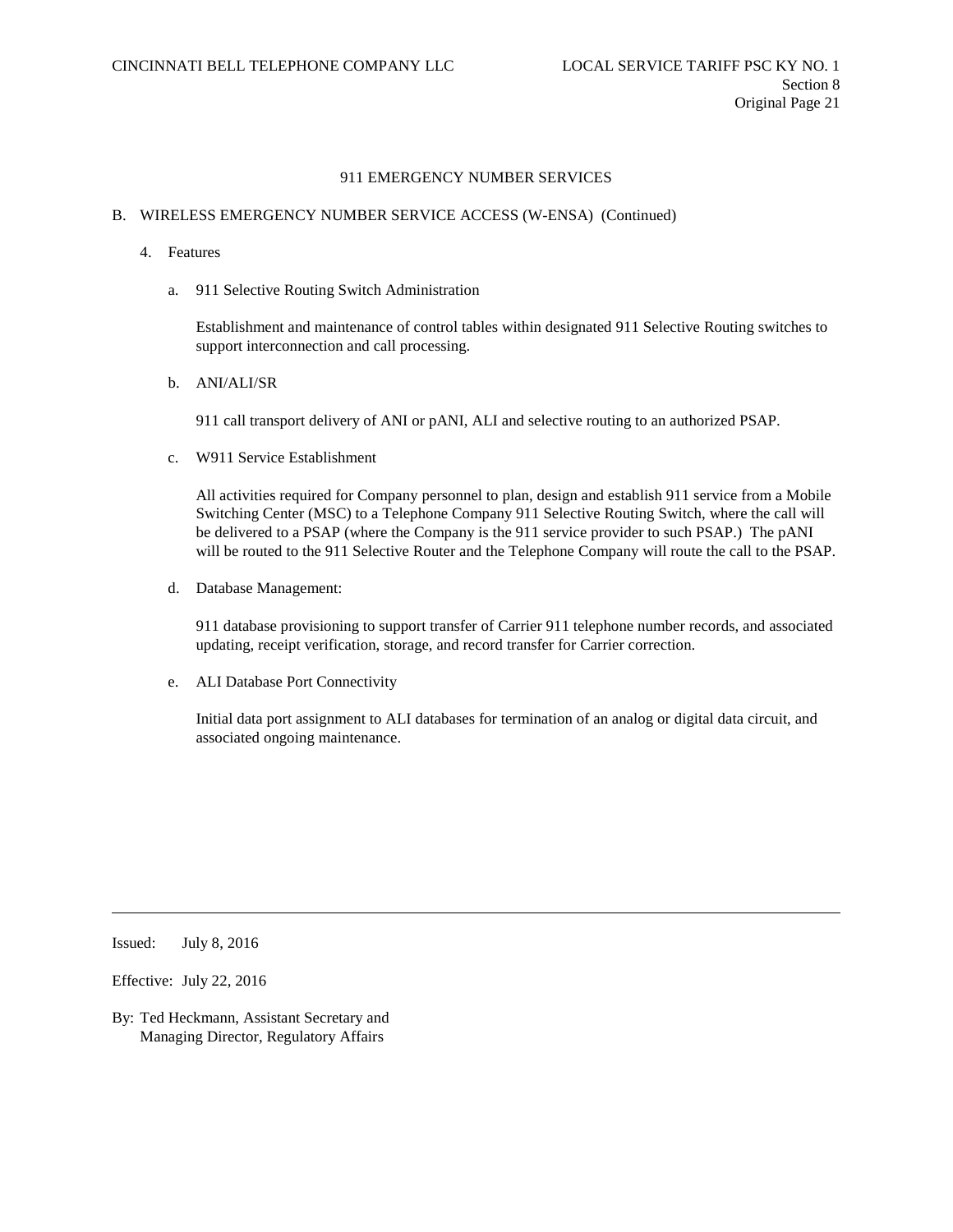#### B. WIRELESS EMERGENCY NUMBER SERVICE ACCESS (W-ENSA) (Continued)

#### 5. Technical References

Carriers ordering W-ENSA are responsible for obtaining or providing facilities and equipment that are compatible with the Company's network. Wireless Carriers must meet the following interface specifications as described below.

| Subject                                                             | Technical Reference |
|---------------------------------------------------------------------|---------------------|
| Commercial Mobile Radio Service Providers Interconnection Standards | $GR-145-CORE$       |

6. Rates and Charges

Dedicated facilities are required for the transport of 911 calls from the Carrier's serving end office or collocation point to the Company's designated 911 Selective Routing Switch. A minimum of one dedicated DS1 is required to each designated Company 911 Selective Routing Switch although not all channels may be activated. In a SS7 environment, trunking to a tandem switch may be required.

These prices include W-ENSA baseline services where the Carrier is utilizing a third party agent for the following:

Coordination of pANI loading related to the signal control point (SCP)

Traffic engineering

Development of tower cell face or PSAP coverage area

Development of technologies beyond the Cincinnati Bell Telephone Company 911 Network

If Carrier is not utilizing a third party agent for these functions, the Company's prices to perform these functions will be determined on a case-by-case basis.

Issued: July 8, 2016

Effective: July 22, 2016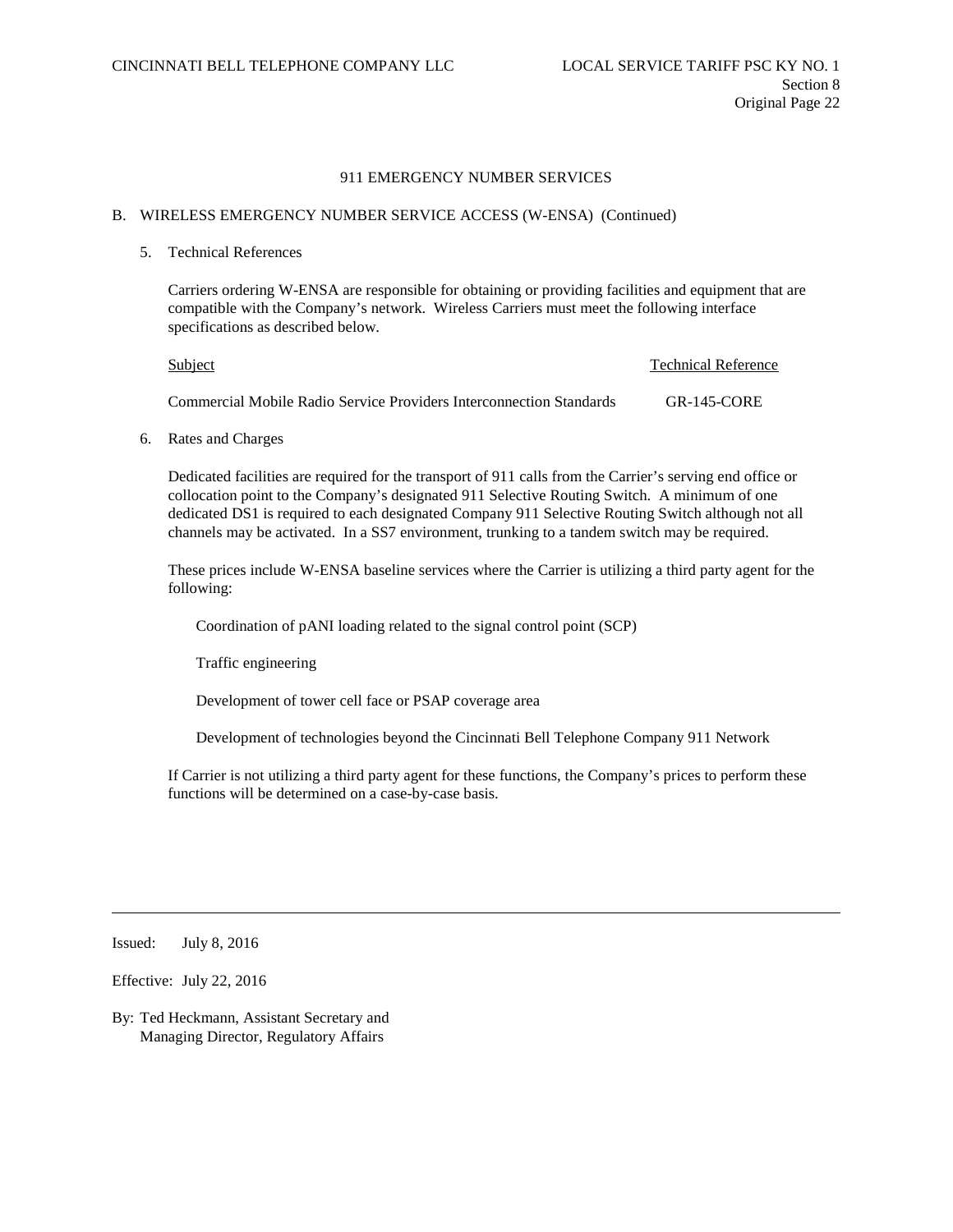# B. WIRELESS EMERGENCY NUMBER SERVICE ACCESS (W-ENSA) (Continued)

| 6. |                                    | Rates and Charges (Continued)                                                                |                                                                                             |                                                                                             |  |  |
|----|------------------------------------|----------------------------------------------------------------------------------------------|---------------------------------------------------------------------------------------------|---------------------------------------------------------------------------------------------|--|--|
|    | <b>Service Elements</b>            |                                                                                              | <b>Nonrecurring Charge</b>                                                                  | <b>Monthly Rate</b>                                                                         |  |  |
|    | W-ENSA Service Establishment<br>a. |                                                                                              |                                                                                             |                                                                                             |  |  |
|    |                                    | Per Selective Routing Switch,<br>Per 1000 Access Lines/Numbers                               | 2,815.83                                                                                    | 109.77                                                                                      |  |  |
|    |                                    | Per DS1                                                                                      |                                                                                             | See High Capacity Service Rates in Kentucky<br>Access Tariff PSCK No. 2 for current charges |  |  |
|    |                                    | Per Voice Grade Channel (4-Wire Only)                                                        |                                                                                             | See Voice Grade Service Rates in Kentucky<br>Access Tariff PSCK No. 2 for current charges   |  |  |
|    | $\mathbf{b}$ .                     | <b>Wireless Data Interface</b>                                                               |                                                                                             |                                                                                             |  |  |
|    |                                    | Voice Grade Analog Access Circuit                                                            |                                                                                             | See Voice Grade Service Rates in Kentucky<br>Access Tariff PSCK No. 2 for current charges   |  |  |
|    |                                    | Digital Data Service Access Circuit,<br>56 Kbps                                              | See High Capacity Service Rates in Kentucky<br>Access Tariff PSCK No. 2 for current charges |                                                                                             |  |  |
|    | c.                                 | ANI/ALI/SR and Database Management,<br>Per 100 pANI record, rounded up to the<br>nearest 100 | 628.00                                                                                      | 7.00                                                                                        |  |  |
|    | d.                                 | 911 Selective Routing Switch<br>Administration per NXX                                       | 195.00                                                                                      | 15.00                                                                                       |  |  |
|    | e.                                 | ALI Database Port Connectivity per<br>redundant pair                                         | None                                                                                        | 200.00                                                                                      |  |  |

Issued: July 8, 2016

Effective: July 22, 2016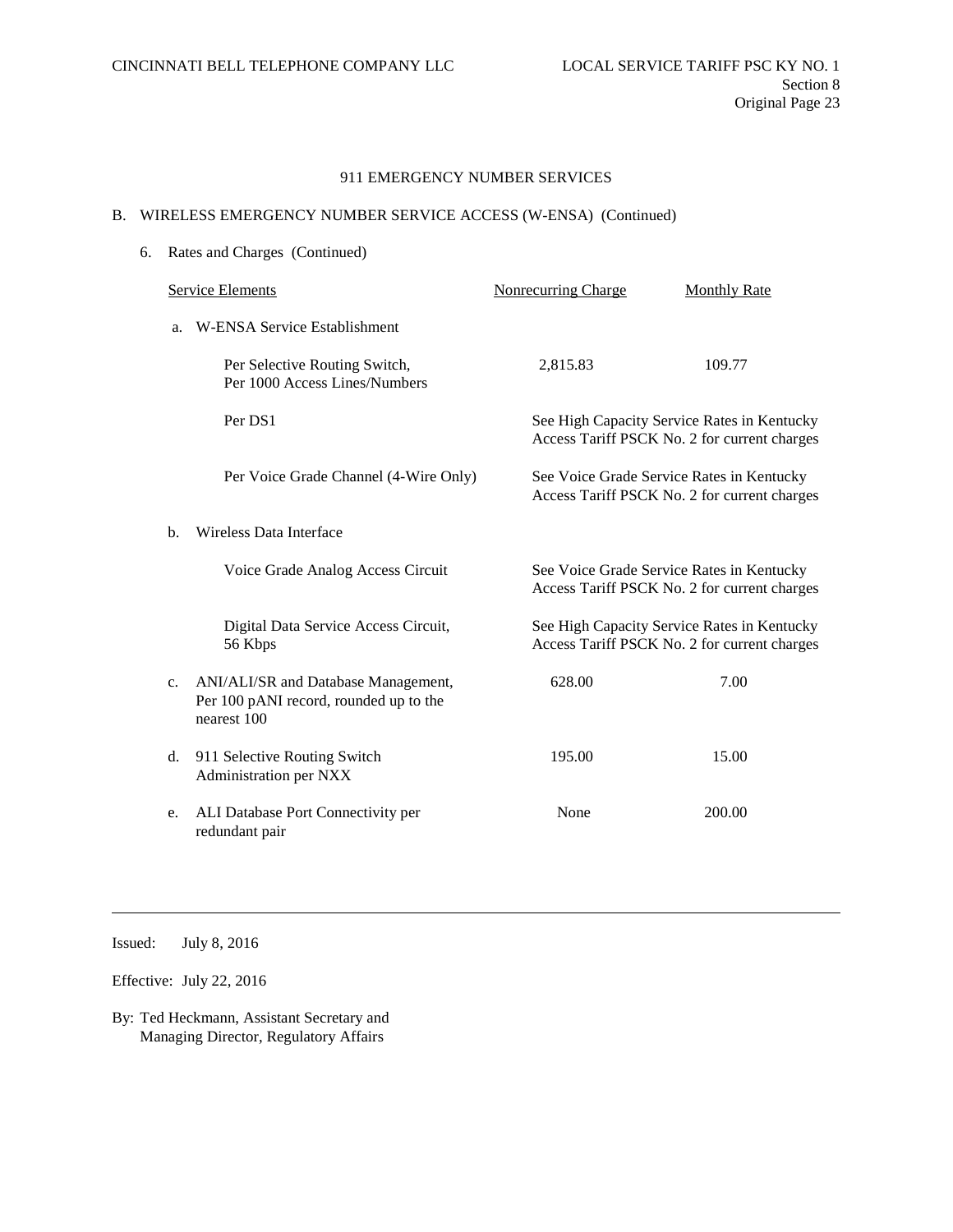# B. WIRELESS EMERGENCY NUMBER SERVICE ACCESS (W-ENSA) (Continued)

6. Rates and Charges (Continued)

| Service Elements |                                         | Nonrecurring Charge | Monthly Rate                                     |
|------------------|-----------------------------------------|---------------------|--------------------------------------------------|
| f.               | Production of Electronic ASCII File     | 71.00               | None                                             |
| g.               | Establish Non-Call Associated Signaling | 10,000.00           | None                                             |
| h.               | Establish Call-Associated Signaling     |                     | Provided and priced on an individual case basis. |

Issued: July 8, 2016

Effective: July 22, 2016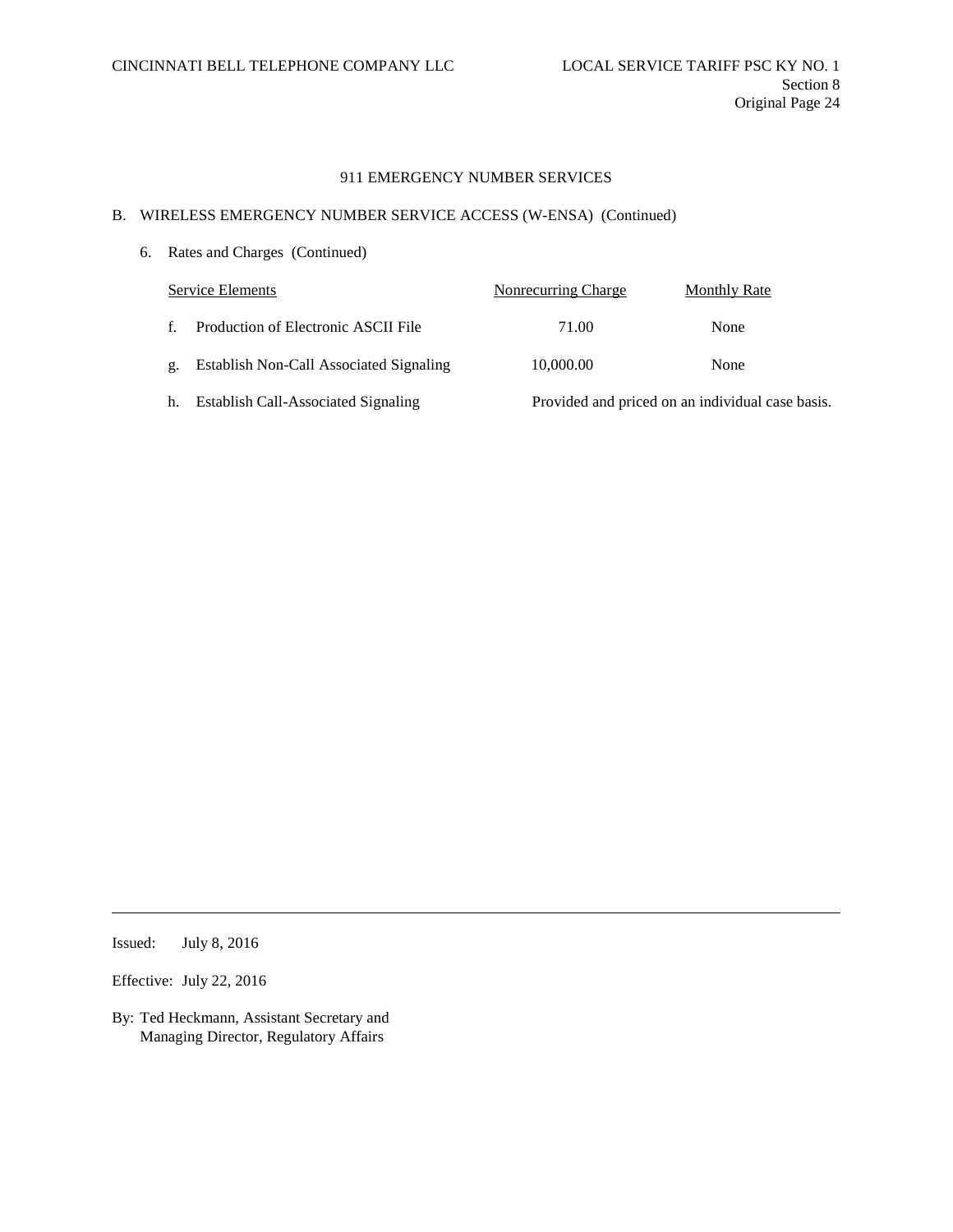# C. PRIVATE SWITCH AUTOMATIC LOCATION IDENTIFICATION SERVICE (PS/ALI)

1. General

Private Switch Automatic Location Identification Service (PS/ALI) allows a Private Branch (PBX) switch located on a customer's premises to be trunked directly into an E911 tandem office, delivering the number and location of the PBX end user to the appropriate Public Safety Answering Point (PSAP).

PS/ALI is available with Primary ISDN PRI.

2. Regulations

PS/ALI is furnished subject to the availability of facilities.

Automatic Number Identification (ANI) which is passed to the Company's E911 tandem office by the PBX switch is read, processed and utilized in the manner as if it is provided by any other serving end office in the Company's E911 system.

The emergency agency serving the area may also be involved in order to update the Master Street Address Guide (MSAG) and to determine the method in which emergency calls from PS/ALI locations will be handled.

Issued: July 8, 2016

Effective: July 22, 2016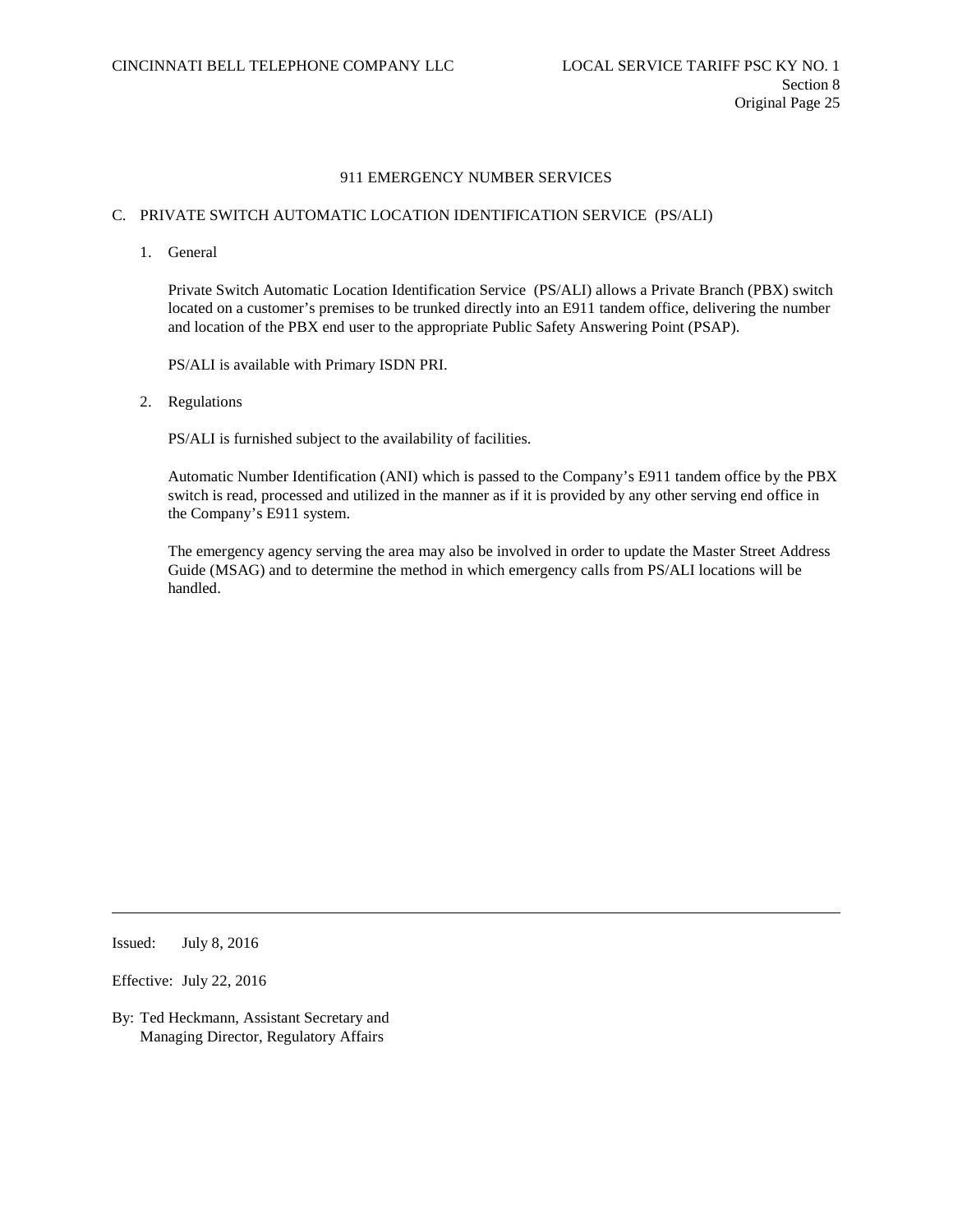# C. PRIVATE SWITCH AUTOMATIC LOCATION IDENTIFICATION SERVICE (PS/ALI) (Continued)

2. Regulations (Continued)

The following specifications must be met when provisioning this service:

Subscribers to PS/ALI must meet all Company specifications and requirements for the service.

The PBX switch must be able to transmit ANI using multi-frequency signals. This may require new PBX switches or the retro-fitting of existing PBX switches with interfaces which will work with the Company's E911 system.

The PBX switch owner/operator must supply the Company with the initial telephone number-toaddress data as well as periodic updates.

The PBX switch must employ Direct Inward Dial (DID) numbers.

It will be the responsibility of the vendor or PBX operator to maintain the data pertaining to each extension operating under such system.

Issued: July 8, 2016

Effective: July 22, 2016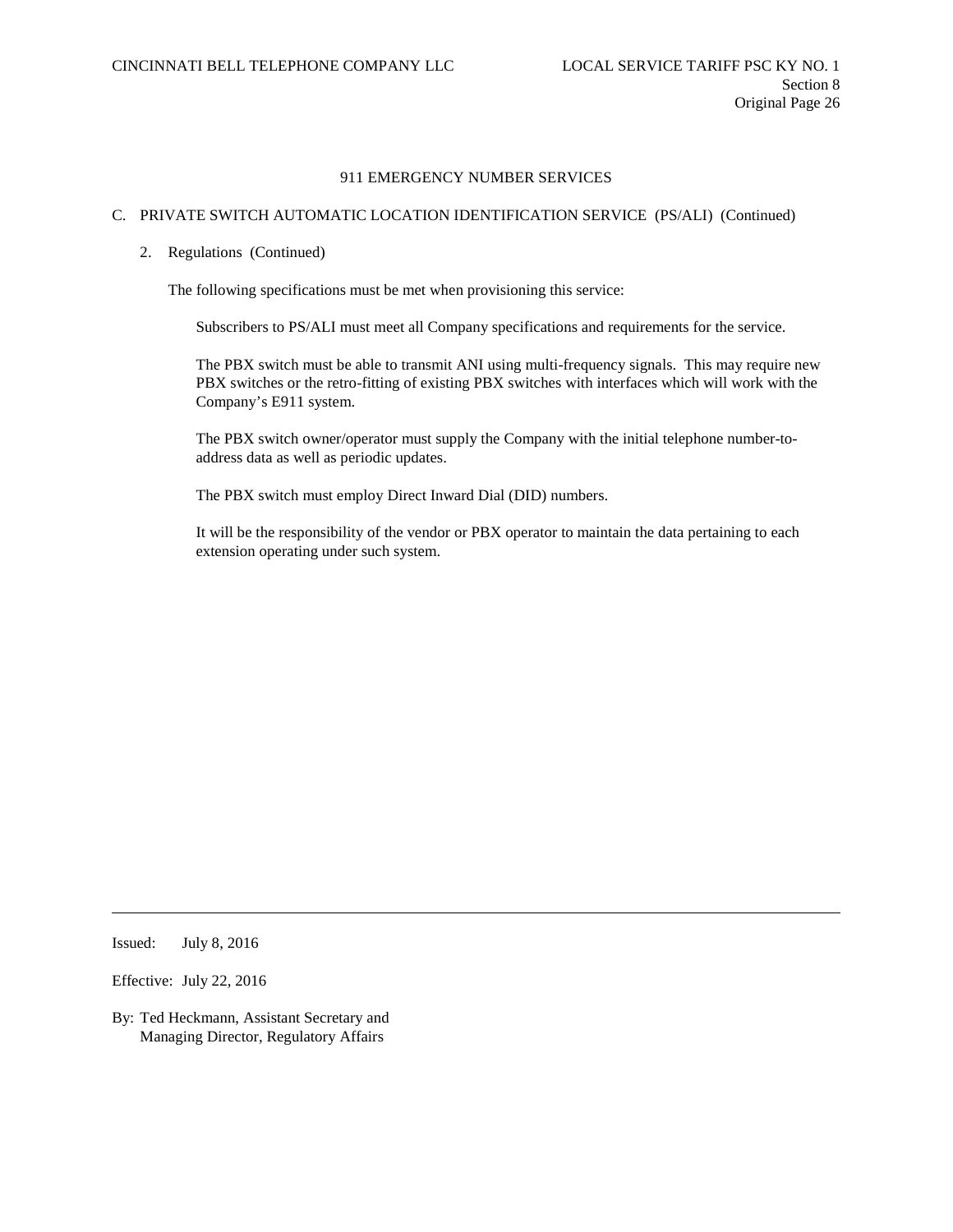# C. PRIVATE SWITCH AUTOMATIC LOCATION IDENTIFICATION SERVICE (PS/ALI) (Continued)

#### 2. Regulations (Continued)

The PBX switch owner/operator must install or dedicate a minimum of two private E911 local channels, lines or trunks with the following specifications:

This voice grade local channel provides for a communications path between the demarcation point at the customer premises and the serving wire center of that premises.

The PBX owner/operator is responsible for determining that their equipment is compatible with this local channel.

Supervision on the PS/ALI local channels will be loop reverse battery. The battery source is located in the Company's serving wire center and will be a nominal –48V (-42.75 to –56.5V dc).

The PBX will signal an off hook (or seizure) by providing a loop closure across tip and ring with a maximum resistance of 670 ohms. The Company's serving wire center will instruct the PBX to forward the calling station's number (ANI) information by a battery reversal wink.

Additional regulations may be applicable as described in other sections of the Company's tariffs or service agreements.

Specific network interfaces may be required.

This service is offered solely as an aid in handling assistance calls in connection with fire, police and other emergencies and does not create any relationship or obligation, direct or indirect, to any person other than the customer contracting for PS/ALI. The provision of PS/ALI service by the Company shall not be interpreted, construed, or regarded, either expressly or implied, as being for the benefit of or creating any Company obligation toward any third person or legal entity other than the customer.

Issued: July 8, 2016

Effective: July 22, 2016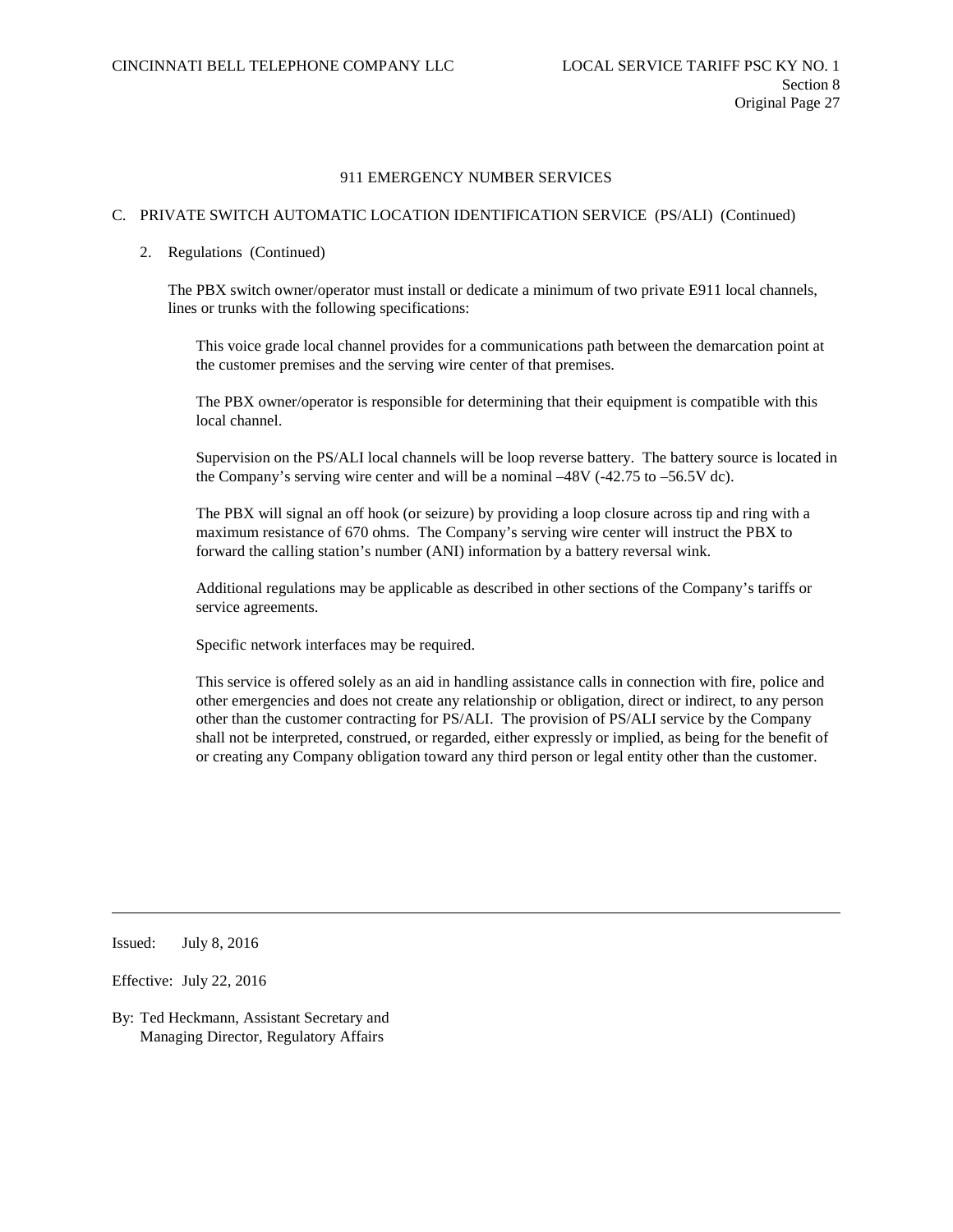# C. PRIVATE SWITCH AUTOMATIC LOCATION IDENTIFICATION SERVICE (PS/ALI) (Continued)

#### 2. Regulations (Continued)

The rates charged for PS/ALI service do not contemplate the constant monitoring or inspection of facilities to discover errors, defects and malfunctions in the service, nor does the Company undertake such responsibility. The customer shall make such operational test as, in the judgment of the customer, as required to determine whether the service is functioning properly for its use. The customer shall promptly notify the Company in the event the service is not functioning properly.

The Company's entire liability to any person for the interruption of failure of PS/ALI shall be limited to the terms set forth in this section, other sections of this tariff, and the Company's service agreements. The Company shall neither be liable for damages resulting from or in connection with its provision of PS/ALI to any customer subscribing to PS/ALI or any person assessing or using PS/ALI, and nor shall the Company be liable for its provision of any telephone number, address, or name to any entity providing 911 service or to a public safety answering point, unless the Company acted with malicious purpose or in a manner exhibiting wanton and willful disregard of safety or property in providing such services.

Each customer agrees to release, indemnify, defend and hold harmless the Company from any and all loss, claims, demands, suits, or other action, or any liability whatsoever, whether suffered, made instituted or asserted by the Customer or by any other party or person, for any personal injury to or death of any person or persons, or for any loss, damage or destruction of any property, whether owned by the Customer or others, or for any infringement or invasion of the right or privacy or any person or persons, caused or claimed to have been caused, directly or indirectly, by the installation, operation, failure to operate, maintenance, removal, presence, condition, location or use of PS/ALI features and the equipment associated therewith, or by any services which are or may be furnished by the Company in connection therewith, or by any services which are or may be furnished by the Company in connection therewith, including but not limited to the identification of the telephone number, address or name associated with the telephone used by the party or parties assessing 911 services using PS/ALI hereunder, and which arise out of the negligence or other wrongful act of the Company, the Customer, its user agencies or municipalities or employees or agents of any one of them.

Issued: July 8, 2016

Effective: July 22, 2016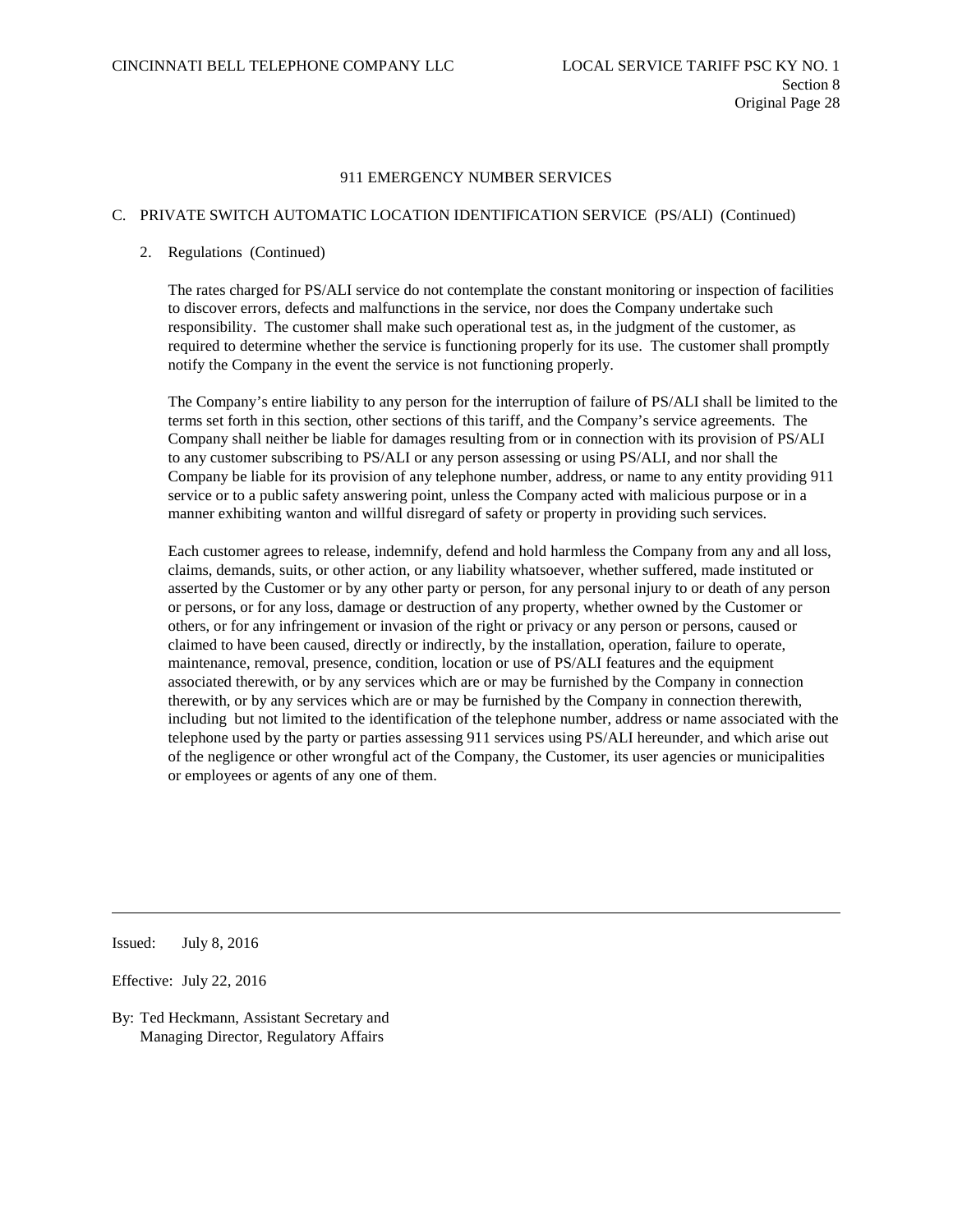## C. PRIVATE SWITCH AUTOMATIC LOCATION IDENTIFICATION SERVICE (PS/ALI) (Continued)

# 2. Regulations (Continued)

When an order for PS/ALI and facilities or requests for additions, rearrangements, relocations or modifications of service and equipment are canceled in whole or in part, the customer may be required to reimburse the Company. However, such reimbursements to the Company are not to exceed charges which would apply if the work involved in complying with the request had been completed.

When the use of service or facilities furnished by the Company is interrupted due to any cause other than the negligence or willful act of the subscriber or the failure of the facilities provided by the subscriber, a pro rata adjustment of the monthly charges involved will be allowed as covered by this tariff and/or the Company's service agreements.

In the event of any interruption of the service, the Company shall not be liable to any person, corporation or other entity for any loss or damage in an amount greater than an amount equal to the pro rata allowance of the tariff, service agreement, or contract rate for the service or facilities provided to the customer for the time interruption continues, after notice to the Company. No allowance shall be made if the interruption is due to the negligence or willful act of the customer of the service.

For Risk Management purposes, the Company strongly recommends that all DID and DID type numbers assigned to the PS/ALI service subscriber be listed in the 911 Database. If the Customer does not include all their numbers in the 911 Database, the Customer's PBX must block the number from entering the 911 network as the point of origination of a 911 call. If a number not included in the 911 Database appears in the Company's 911 system as the point of origination of a 911 call, the Customer will be billed for the time and material used by the Company to investigate the call.

PS/ALI may be transferred to a new subscriber at the same location upon prior written concurrence by the new subscriber.

When the PBX owner/operator moves service, nonrecurring charges apply as are appropriate.

Issued: July 8, 2016

Effective: July 22, 2016